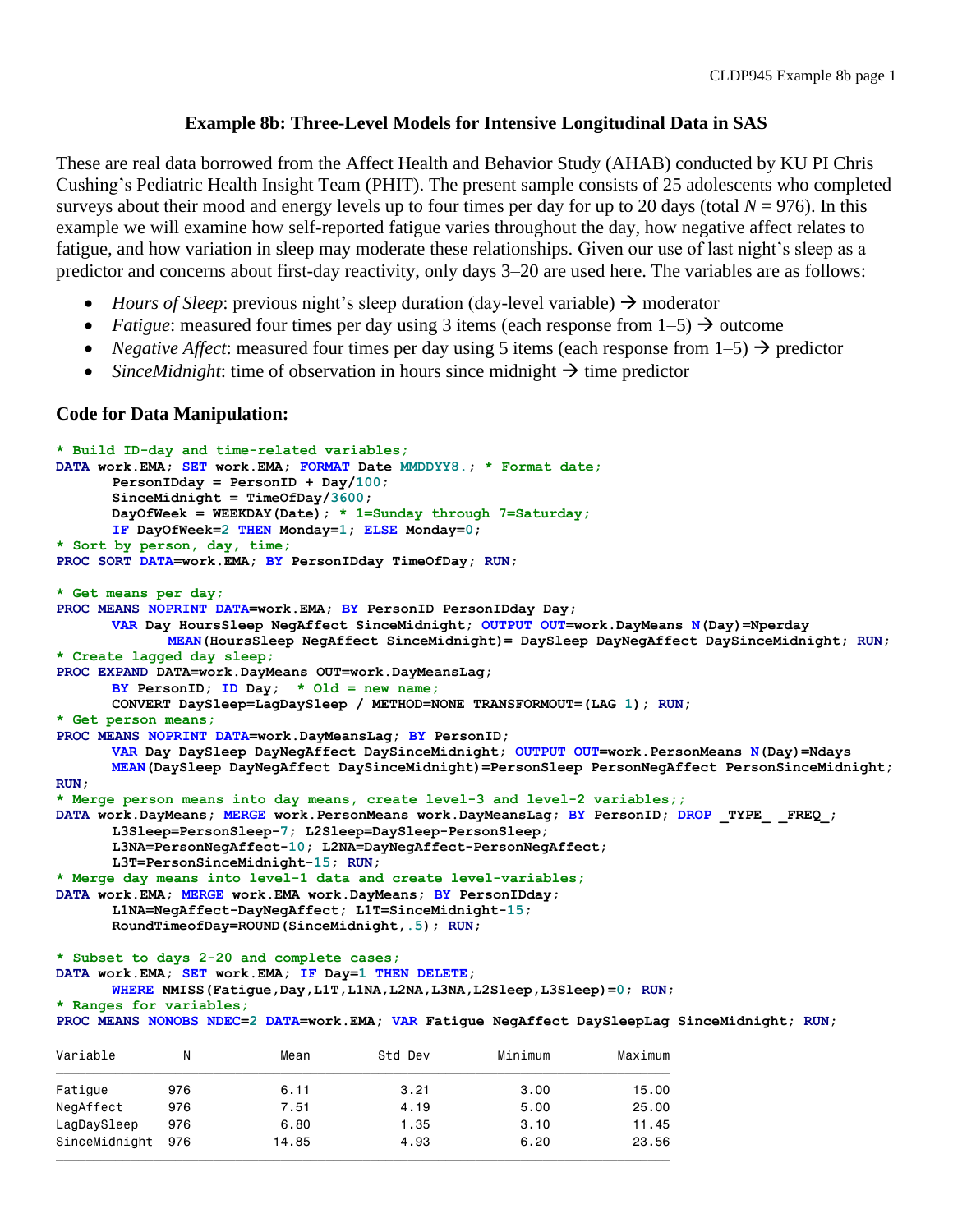## **Model 1a: Two-Level Empty Means, Random Intercept for the Level-1 Fatigue Outcome**

|                                                                                                                                        | Level 1 Time: Fatigue <sub>tdi</sub> = $\beta_{\text{odd}}$ + $e_{\text{tdi}}$                              |                                |          |             |         |                                                             |  |  |  |  |  |
|----------------------------------------------------------------------------------------------------------------------------------------|-------------------------------------------------------------------------------------------------------------|--------------------------------|----------|-------------|---------|-------------------------------------------------------------|--|--|--|--|--|
|                                                                                                                                        | Level 2 Day: Intercept: $\beta_{\text{odi}} = \delta_{\text{ooi}}$                                          |                                |          |             |         |                                                             |  |  |  |  |  |
|                                                                                                                                        | Level 3 Person: Intercept: $\delta_{00i} = \gamma_{000} + V_{00i}$                                          |                                |          |             |         |                                                             |  |  |  |  |  |
| TITLE1 "Model 1a: Empty Means, Two-Level Model for Fatique Outcome";                                                                   |                                                                                                             |                                |          |             |         |                                                             |  |  |  |  |  |
| TITLE2 "All Occasions at Level 1 within Persons at Level 2";<br>PROC MIXED DATA=work.EMA COVTEST NOCLPRINT NAMELEN=100 IC METHOD=REML; |                                                                                                             |                                |          |             |         |                                                             |  |  |  |  |  |
|                                                                                                                                        | CLASS PersonID Day;                                                                                         |                                |          |             |         |                                                             |  |  |  |  |  |
|                                                                                                                                        | MODEL Fatigue = $/$ SOLUTION DDFM=Satterthwaite;                                                            |                                |          |             |         |                                                             |  |  |  |  |  |
|                                                                                                                                        | RANDOM INTERCEPT / VCORR TYPE=UN SUBJECT=PersonID;<br>ODS OUTPUT InfoCrit=FitDV2level; * Save for fit; RUN; |                                |          |             |         |                                                             |  |  |  |  |  |
|                                                                                                                                        |                                                                                                             |                                |          |             |         |                                                             |  |  |  |  |  |
|                                                                                                                                        |                                                                                                             | Covariance Parameter Estimates |          |             |         | Calculate the $\text{ICC}_{\text{L3b}}$ for the correlation |  |  |  |  |  |
|                                                                                                                                        |                                                                                                             |                                | Standard | Z           |         | of occasions from the same person:                          |  |  |  |  |  |
| Cov Parm                                                                                                                               |                                                                                                             | Subject Estimate               |          | Error Value | Pr > Z  |                                                             |  |  |  |  |  |
|                                                                                                                                        | $UN(1,1)$ PersonID                                                                                          | 6.7127   2.0769   3.23         |          |             | 0.0006  | $ICC = \frac{6.7127}{6.7127 + 6.1046} = .5237$              |  |  |  |  |  |
| Residual                                                                                                                               |                                                                                                             | 6.1046                         | 0.2799   | 21.81       | < 0.001 |                                                             |  |  |  |  |  |
|                                                                                                                                        | Null Model Likelihood Ratio Test                                                                            |                                |          |             |         |                                                             |  |  |  |  |  |
| DF                                                                                                                                     |                                                                                                             |                                |          |             |         | This LRT tells us that the random intercept variance is     |  |  |  |  |  |
|                                                                                                                                        | $Chi-Square$ Pr > $ChiSq$<br>429.42                                                                         | < 0.001                        |          |             |         | significantly greater than 0, and thus so is the ICC.       |  |  |  |  |  |
|                                                                                                                                        |                                                                                                             |                                |          |             |         |                                                             |  |  |  |  |  |

# **Model 1b: Three-Level Empty Means, Random Intercept for the Level-1 Fatigue Outcome**

|                                                                                                                  | Level 1 Time: Fatigue <sub>tdi</sub> = $\beta_{0}$ <sub>di</sub> + e <sub>tdi</sub>                                                                                                |                                |                  |                           |                                      |                  |  |          |                                                                                                      |  |  |  |  |
|------------------------------------------------------------------------------------------------------------------|------------------------------------------------------------------------------------------------------------------------------------------------------------------------------------|--------------------------------|------------------|---------------------------|--------------------------------------|------------------|--|----------|------------------------------------------------------------------------------------------------------|--|--|--|--|
|                                                                                                                  | Level 2 Day: Intercept: $\beta_{\text{odi}} = \delta_{\text{ooi}} + U_{\text{odi}}$                                                                                                |                                |                  |                           |                                      |                  |  |          |                                                                                                      |  |  |  |  |
|                                                                                                                  | Level 3 Person: Intercept: $\delta_{00i} = \gamma_{000} + V_{00i}$                                                                                                                 |                                |                  |                           |                                      |                  |  |          |                                                                                                      |  |  |  |  |
|                                                                                                                  | TITLE1 "Model 1b: Empty Means, Three-Level Model for Fatigue Outcome";                                                                                                             |                                |                  |                           |                                      |                  |  |          |                                                                                                      |  |  |  |  |
|                                                                                                                  | TITLE2 "Level-1 Occasions within Level-2 Days within Level-3 Persons";                                                                                                             |                                |                  |                           |                                      |                  |  |          |                                                                                                      |  |  |  |  |
|                                                                                                                  | PROC MIXED DATA=work.EMA COVTEST NOCLPRINT NAMELEN=100 IC METHOD=REML;                                                                                                             |                                |                  |                           |                                      |                  |  |          |                                                                                                      |  |  |  |  |
| CLASS PersonID Day;                                                                                              |                                                                                                                                                                                    |                                |                  |                           |                                      |                  |  |          |                                                                                                      |  |  |  |  |
| MODEL Fatique = $/$ SOLUTION DDFM=Satterthwaite;<br>RANDOM INTERCEPT / TYPE=UN SUBJECT=PersonID;<br>$*$ Level 3; |                                                                                                                                                                                    |                                |                  |                           |                                      |                  |  |          |                                                                                                      |  |  |  |  |
|                                                                                                                  | RANDOM INTERCEPT / TYPE=UN SUBJECT=PersonID*Day;                                                                                                                                   |                                |                  |                           |                                      | $*$ Level 2;     |  |          |                                                                                                      |  |  |  |  |
|                                                                                                                  |                                                                                                                                                                                    |                                |                  |                           |                                      |                  |  |          | ODS OUTPUT InfoCrit=FitDV3level CovParms=CovEmpty; * Save for fit and pseudoR2; RUN;                 |  |  |  |  |
|                                                                                                                  | * Test 2-level vs 3-level;                                                                                                                                                         |                                |                  |                           |                                      |                  |  |          |                                                                                                      |  |  |  |  |
|                                                                                                                  | %FitTest(FitFewer=FitDV2level, FitMore=FitDV3level);                                                                                                                               |                                |                  |                           |                                      |                  |  |          |                                                                                                      |  |  |  |  |
|                                                                                                                  | Is the 3-level model a better fit than the 2-level model?<br>Likelihood Ratio Test for FitDV2level vs. FitDV3level<br>Yes, $-2\Delta LL(\sim l) = 75.76$ , $p < .001$ , so keep it |                                |                  |                           |                                      |                  |  |          |                                                                                                      |  |  |  |  |
|                                                                                                                  | Neg2Log                                                                                                                                                                            |                                |                  |                           |                                      |                  |  |          |                                                                                                      |  |  |  |  |
| Name                                                                                                             | Like                                                                                                                                                                               | Parms                          | AIC              | <b>BIC</b>                | DevDiff                              | DFdiff           |  | Pvalue   |                                                                                                      |  |  |  |  |
| FitDV2level<br>FitDV3level                                                                                       | 4620.1<br>4544.3                                                                                                                                                                   | $\mathbf{2}$<br>3              | 4624.1<br>4550.3 | 4626.5<br>4553.9          | 75,7588                              | $\mathbf{1}$     |  | $\Omega$ |                                                                                                      |  |  |  |  |
|                                                                                                                  |                                                                                                                                                                                    |                                |                  |                           |                                      |                  |  |          |                                                                                                      |  |  |  |  |
|                                                                                                                  |                                                                                                                                                                                    | Covariance Parameter Estimates |                  |                           |                                      |                  |  |          |                                                                                                      |  |  |  |  |
|                                                                                                                  |                                                                                                                                                                                    |                                |                  | Standard                  | Z                                    |                  |  |          |                                                                                                      |  |  |  |  |
| Cov Parm                                                                                                         | Subject                                                                                                                                                                            | Estimate                       |                  | Error                     | Value                                | Pr > Z           |  |          |                                                                                                      |  |  |  |  |
| UN(1,1)                                                                                                          | PersonID                                                                                                                                                                           | 6,4470                         |                  | 2,0665                    | 3.12                                 | 0.0009 L3 int    |  |          |                                                                                                      |  |  |  |  |
| UN(1,1)                                                                                                          | PersonID*Day                                                                                                                                                                       | 1.6826                         |                  | 0.2763                    | 6.09                                 | $< .0001$ L2 int |  |          |                                                                                                      |  |  |  |  |
| Residual                                                                                                         |                                                                                                                                                                                    | 4.5427                         |                  | 0.2409                    | 18.86                                | $< .0001$ L1 res |  |          |                                                                                                      |  |  |  |  |
|                                                                                                                  | Proportion variance at each level:                                                                                                                                                 |                                |                  |                           |                                      |                  |  |          | ICCL <sub>3b</sub> for proportion of between-person variance over total variance                     |  |  |  |  |
|                                                                                                                  | Total = $6.4470 + 1.6826 + 4.5427 = 12.672$                                                                                                                                        |                                |                  | $= 6.4470 / 12.672 = .51$ |                                      |                  |  |          |                                                                                                      |  |  |  |  |
|                                                                                                                  | Level 3 (person) = $6.4470 / 12.672 = .51$                                                                                                                                         |                                |                  |                           |                                      |                  |  |          |                                                                                                      |  |  |  |  |
|                                                                                                                  | Level 2 (day) = $1.6826 / 12.672 = .13$                                                                                                                                            |                                |                  |                           |                                      |                  |  |          | ICC <sub>L2b</sub> for proportion of between-day over within-person variance                         |  |  |  |  |
|                                                                                                                  | Level 1 (time) = $4.5427 / 12.672 = .36$                                                                                                                                           |                                |                  |                           | $= 1.6826 / (1.6826 + 4.5427) = .27$ |                  |  |          |                                                                                                      |  |  |  |  |
|                                                                                                                  |                                                                                                                                                                                    |                                |                  |                           |                                      |                  |  |          | This ICC <sub>L2b</sub> = .27 is significantly greater than 0 via $-2\Delta L L$ for 3- vs. 2-level. |  |  |  |  |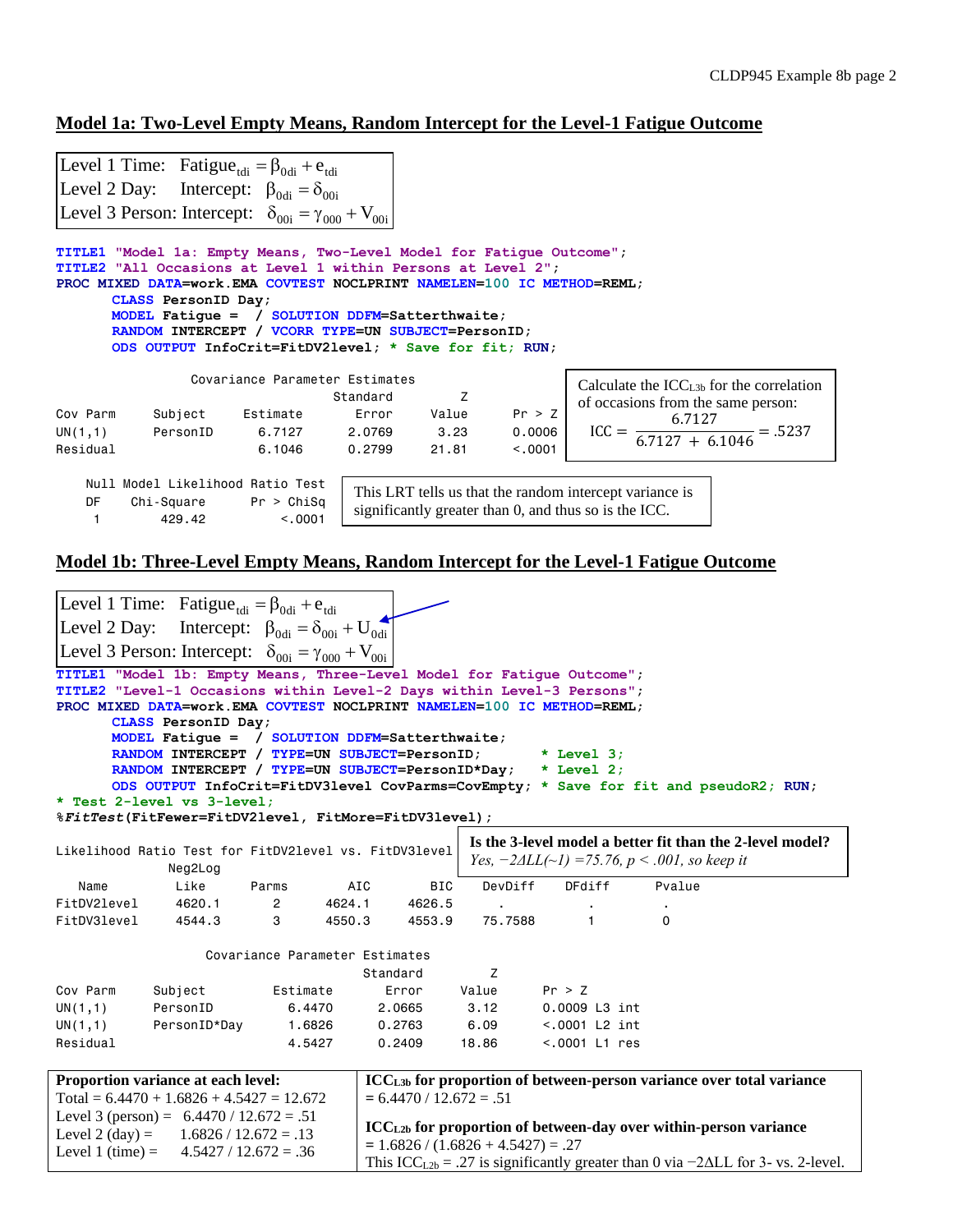## **Now let's do the same thing for our level-2 moderator of last night's sleep. A Two-Level Model indicates we will need to represent sleep at levels 2 and 3.**

|          |                                                          | Covariance Parameter Estimates | Standard |       |         | Calculate the ICC for the correlation of<br>days from the same person:                                           |
|----------|----------------------------------------------------------|--------------------------------|----------|-------|---------|------------------------------------------------------------------------------------------------------------------|
| Cov Parm | Subject                                                  | Estimate                       | Error    | Value | Pr > Z  | 0.5421                                                                                                           |
| UN(1,1)  | PersonID                                                 | 0.5421                         | 0.2022   | 2.68  | 0.0037  | $=.2696$<br>$0.5421 + 1.4686$                                                                                    |
| Residual |                                                          | 1.4686                         | 0.06754  | 21.74 | < 0.001 |                                                                                                                  |
| DF       | Null Model Likelihood Ratio Test<br>Chi-Square<br>157.73 | Pr > Chisq<br>< 0.001          |          |       |         | This LRT tells us that the random intercept variance is<br>significantly greater than 0, and thus so is the ICC. |

## **Now let's do the same thing for our level-1 predictor of negative affect. Two-Level Model Results:**

|          |          | Covariance Parameter Estimates | Calculate the $ICCL3b$ for the correlation |       |          |                                    |
|----------|----------|--------------------------------|--------------------------------------------|-------|----------|------------------------------------|
|          |          |                                | Standard                                   |       |          | of occasions from the same person: |
| Cov Parm | Subject  | Estimate                       | Error                                      | Value | Pr > Z   | 19.5994                            |
| UN(1,1)  | PersonID | 19.5994                        | 5.8817                                     | 3.33  | 0.0004   | $=.7697$                           |
| Residual |          | 5.8647                         | 0.2688                                     | 21.82 | < 0.0001 | $19.5994 + 5.8647$                 |

 Null Model Likelihood Ratio Test DF Chi-Square Pr > ChiSq 1 960.55 <.0001

1 7.71 <.0001

This LRT tells us that the random intercept variance is significantly greater than 0, and thus so is the ICC.

## **Three-Level Model Results indicate we will need to represent negative affect at levels 1, 2, and 3:**

|             |                                                                  | Covariance Parameter Estimates |        |            |                |                                  |                                                                                                                           |  |
|-------------|------------------------------------------------------------------|--------------------------------|--------|------------|----------------|----------------------------------|---------------------------------------------------------------------------------------------------------------------------|--|
|             |                                                                  |                                |        | Standard   | Z              |                                  |                                                                                                                           |  |
| Cov Parm    | Subject                                                          | Estimate                       |        | Error      | Value          | Pr > Z                           |                                                                                                                           |  |
| UN(1,1)     | PersonID                                                         | 19,3533                        |        | 5.8388     | 3.31           |                                  | 0.0005 $\rightarrow$ 76.61%, so ICCL3b = .7661                                                                            |  |
| UN(1,1)     | PersonID*Day                                                     | 0.7309                         |        | 0.2028     | 3,60           |                                  | 0.0002 $\rightarrow$ 2.89%, so ICCL2b = .1237                                                                             |  |
| Residual    |                                                                  | 5.1785                         |        | 0.2720     | 19.04          | $\leq 0.001 \rightarrow 20.50\%$ |                                                                                                                           |  |
|             | Likelihood Ratio Test for FitIV2level vs. FitIV3level<br>Neg2Log |                                |        |            |                |                                  | Is the 3-level model a better fit than the 2-level model?<br>Yes, $-2\Delta LL(\sim l) = 18.33$ , $p < .001$ , so keep it |  |
| Name        | Like                                                             | Parms                          | AIC    | <b>BIC</b> | DevDiff        | DFdiff                           | Pvalue                                                                                                                    |  |
| FitIV2level | 4605.9                                                           | $\overline{2}$                 | 4609.9 | 4612.3     | $\blacksquare$ |                                  |                                                                                                                           |  |
| FitIV3level | 4587.6                                                           | 3                              | 4593.6 | 4597.1     | 18.3342        |                                  | .000018535                                                                                                                |  |

**\_\_\_\_\_\_\_\_\_\_\_\_\_\_\_\_\_\_\_\_\_\_\_\_\_\_\_\_\_\_\_\_\_\_\_\_\_\_\_\_\_\_\_\_\_\_\_\_\_\_\_\_\_\_\_\_\_\_\_\_\_\_\_\_\_\_\_\_\_\_\_\_\_\_\_\_\_\_\_\_\_\_\_\_\_\_\_**

## **Now let's do the same thing for our level-1 predictor of time of day. Two-Level Model Results:**

| Cov Parm<br>UN(1,1)<br>Residual | Subject<br>PersonID                            | Covariance Parameter Estimates<br>Estimate<br>0.5801<br>23.7931 | Standard<br>Error<br>0.3467<br>1.0883 | Value<br>1.67<br>21.86 | Pr > Z<br>0.0471<br>< 0.0001 | Calculate the $\text{ICC}_{\text{L3b}}$ for the correlation<br>of occasions from the same person:<br>0.5801<br>$ICC =$<br>$=.0238$<br>$0.5801 + 23.7931$ |
|---------------------------------|------------------------------------------------|-----------------------------------------------------------------|---------------------------------------|------------------------|------------------------------|----------------------------------------------------------------------------------------------------------------------------------------------------------|
| DF                              | Null Model Likelihood Ratio Test<br>Chi-Square | Pr > Chis                                                       |                                       |                        |                              | This LRT tells us that the random intercept variance is                                                                                                  |

significantly greater than 0, and thus so is the ICC.

|          | Three-Level Model says time is needed at levels 1 and 3 only: | Covariance Parameter Estimates | Is the 3-level model a better fit?<br>Not if it can't find any level-2, day variance! |                |                                                |
|----------|---------------------------------------------------------------|--------------------------------|---------------------------------------------------------------------------------------|----------------|------------------------------------------------|
|          |                                                               |                                | Standard                                                                              |                |                                                |
| Cov Parm | Subject                                                       | Estimate                       | Error                                                                                 | Value          | Pr > Z                                         |
| UN(1,1)  | PersonID                                                      | 0.5798                         | 0.3465                                                                                | 1.67           | $0.0471 \rightarrow 2.38$ %, so ICCL3b = .0238 |
| UN(1,1)  | PersonID*Day                                                  |                                |                                                                                       | $\blacksquare$ | $0\%$ , so ICCL2b = 0                          |
| Residual |                                                               | 23.7932                        | .0883                                                                                 | 21.86          | $\leq 0.001 \rightarrow 97.62\%$               |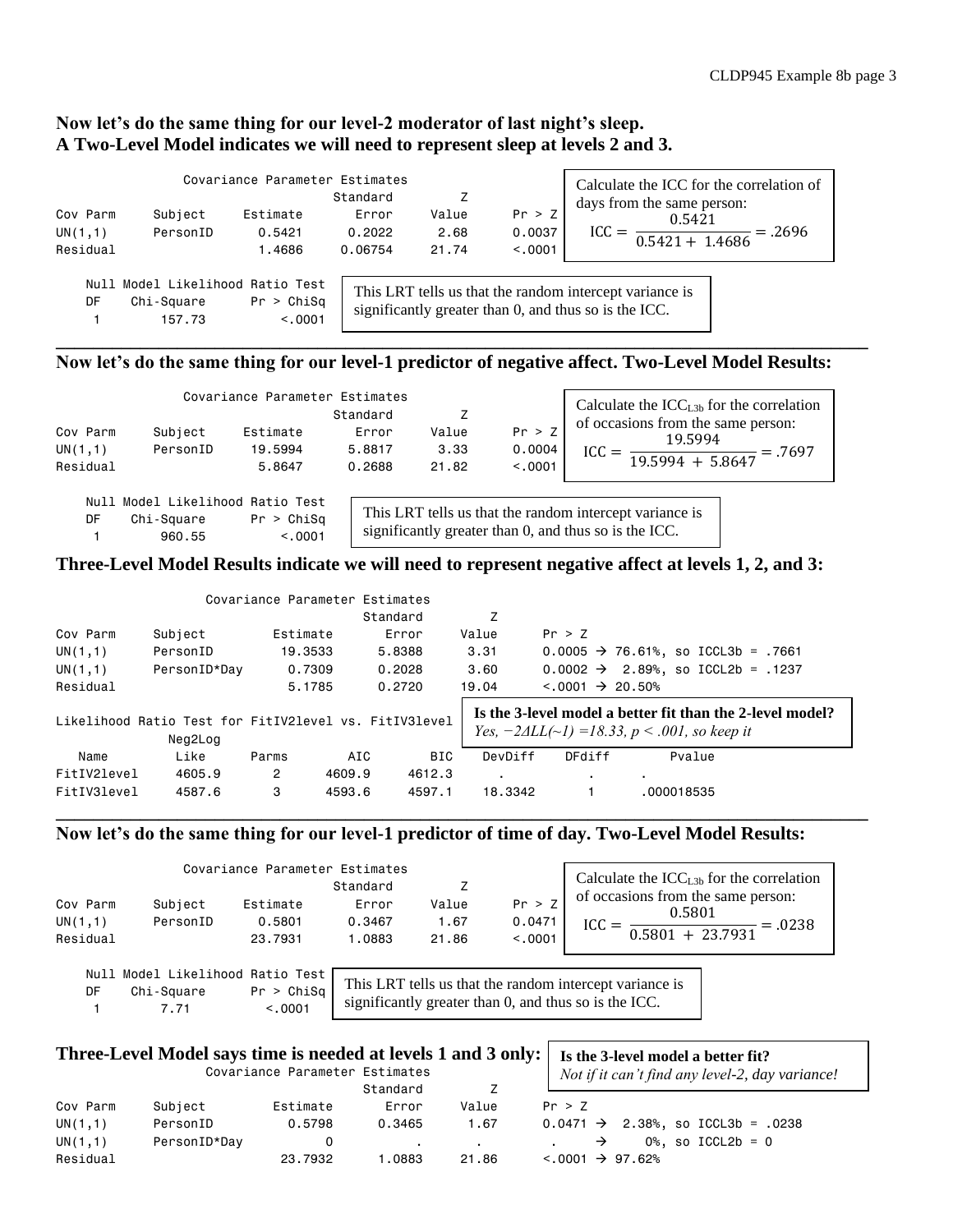**Now we need to examine unconditional models for possible changes over "time" in our fatigue outcome: this means examining different types of change across level 1 and level 2. To do so, I am temporarily switching to GLIMMIX to get plots from LSMEANS (which are not available in my version of MIXED).**

```
TITLE1 "Examine Saturated Means for Level-1 Within-Day Change";
PROC GLIMMIX DATA=work.EMA NOCLPRINT NAMELEN=100 METHOD=RSPL;
      CLASS PersonID Day RoundTimeofDay;
      MODEL Fatigue = RoundTimeofDay / SOLUTION DDFM=Satterthwaite;
      RANDOM INTERCEPT / TYPE=UN SUBJECT=PersonID; * Level 3;
      RANDOM INTERCEPT / TYPE=UN SUBJECT=PersonID*Day; * Level 2;
      LSMEANS RoundTimeofDay / PLOT=MEANPLOT(CLBAND JOIN); RUN;
```


**TITLE1 "Examine Saturated Means for Level-2 Across-Day Change"; PROC GLIMMIX DATA=work.EMA NOCLPRINT NAMELEN=100 METHOD=RSPL; CLASS PersonID Day;**

**MODEL Fatigue = Day / SOLUTION DDFM=Satterthwaite; RANDOM INTERCEPT / TYPE=UN SUBJECT=PersonID; \* Level 3; RANDOM INTERCEPT / TYPE=UN SUBJECT=PersonID\*Day; \* Level 2; LSMEANS Day / PLOT=MEANPLOT(CLBAND JOIN); RUN;**



**TITLE1 "Examine Saturated Means for Level-2 Day of Week Change"; PROC GLIMMIX DATA=work.EMA NOCLPRINT NAMELEN=100 METHOD=RSPL; CLASS PersonID Day DayOfWeek; MODEL Fatigue = DayOfWeek / SOLUTION DDFM=Satterthwaite; RANDOM INTERCEPT / TYPE=UN SUBJECT=PersonID; \* Level 3; RANDOM INTERCEPT / TYPE=UN SUBJECT=PersonID\*Day; \* Level 2; LSMEANS DayOfWeek / DIFF=ALL PLOT=MEANPLOT(CLBAND JOIN); RUN;**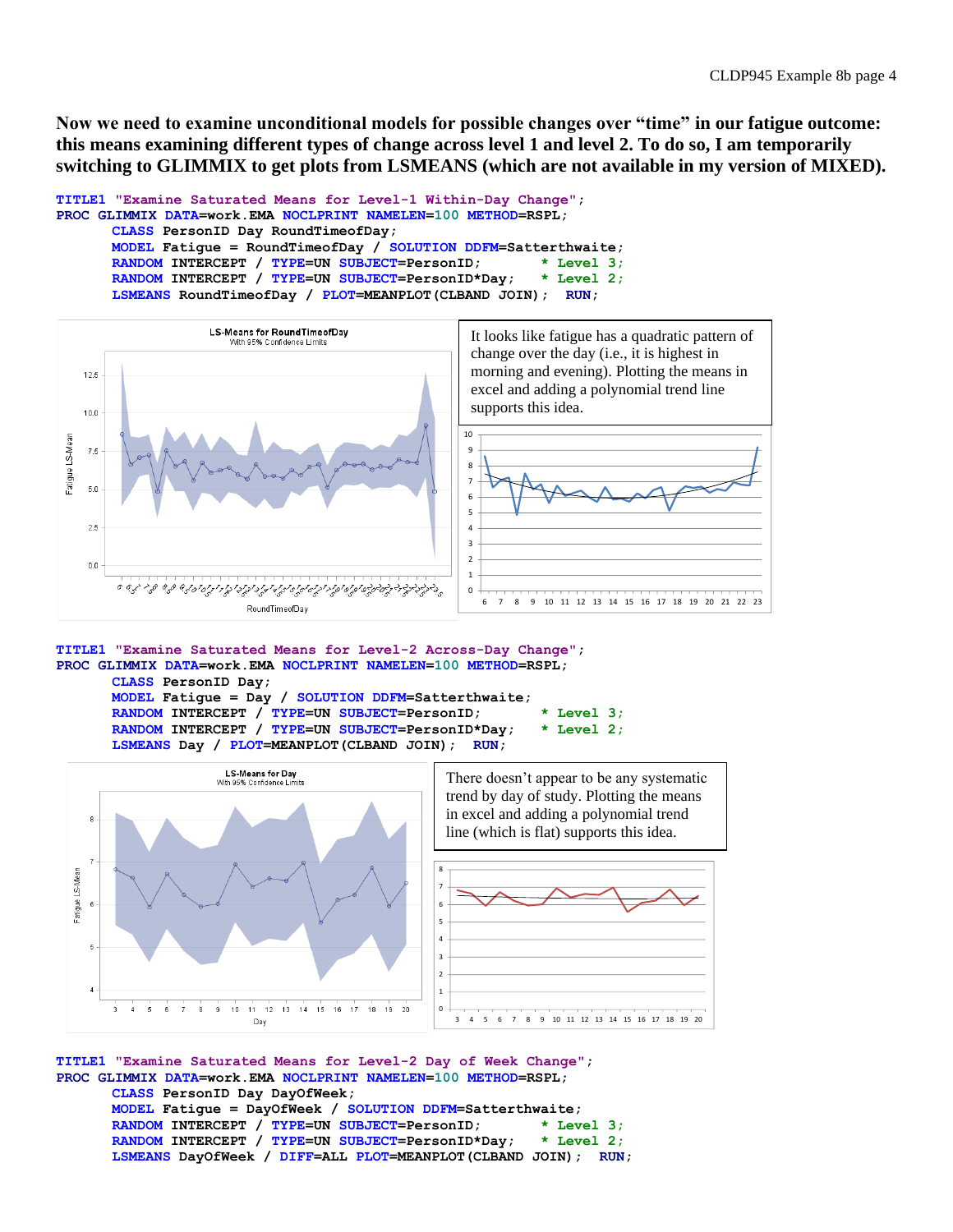

**\_\_\_\_\_\_\_\_\_\_\_\_\_\_\_\_\_\_\_\_\_\_\_\_\_\_\_\_\_\_\_\_\_\_\_\_\_\_\_\_\_\_\_\_\_\_\_\_\_\_\_\_\_\_\_\_\_\_\_\_\_\_\_\_\_\_\_\_\_\_\_\_\_\_\_\_\_\_\_\_\_\_\_\_\_\_\_\_\_**

|                    |                                                                                                                                                                  |                                                                                |             |                 |         |              | The new fixed effects include a L2                                                                         |
|--------------------|------------------------------------------------------------------------------------------------------------------------------------------------------------------|--------------------------------------------------------------------------------|-------------|-----------------|---------|--------------|------------------------------------------------------------------------------------------------------------|
| Level 2 Day:       | Level 1 Time: Fatigue <sub>tdi</sub> = $\beta_{0d}$ + $\beta_{1d}$ (Hour <sub>tdi</sub> - 15) + $\beta_{2d}$ (Hour <sub>tdi</sub> - 15) <sup>2</sup> + $e_{tdi}$ |                                                                                |             |                 |         |              | dummy code for if it's Monday, as                                                                          |
|                    |                                                                                                                                                                  | Intercept: $\beta_{0di} = \delta_{00i} + \delta_{01i} (Monday_{di}) + U_{0di}$ |             |                 |         |              | well as linear and quadratic L1                                                                            |
|                    | Linear Time: $\beta_{1di} = \delta_{10i}$                                                                                                                        |                                                                                |             |                 |         |              | time of day (predictors labeled                                                                            |
|                    | Quadratic Time: $\beta_{2di} = \delta_{20i}$                                                                                                                     |                                                                                |             |                 |         |              | "T", where $0=3$ PM). The linear                                                                           |
|                    | Level 3 Person: Intercept: $\delta_{00i} = \gamma_{000} + \gamma_{001}$ (Hour <sub>i</sub> -15) + V <sub>00i</sub>                                               |                                                                                |             |                 |         |              | L3 time effects (also $0=3PM$ ) are<br>needed to create contextual effects                                 |
|                    | Linear Time: $\delta_{10i} = \gamma_{100} + \gamma_{101}$ (Hour <sub>i</sub> -15)                                                                                |                                                                                |             |                 |         |              | given the use of constant-based-                                                                           |
|                    | Quadratic Time: $\delta_{20i} = \gamma_{200} + \gamma_{201}$ (Hour <sub>i</sub> -15)                                                                             |                                                                                |             |                 |         |              | centering for L1 time. Quadratic<br>L3 time main and interaction                                           |
|                    | It's Monday: $\delta_{01i} = \gamma_{010}$                                                                                                                       |                                                                                |             |                 |         |              | effects were nonsignificant.                                                                               |
|                    |                                                                                                                                                                  |                                                                                |             |                 |         |              | TITLE1 "Model 2a: Add Fixed Effects of L2 Monday, Quadratic Time of Day (0=3PM) at L1 and L3";             |
|                    | PROC MIXED DATA=work.EMA COVTEST NOCLPRINT NAMELEN=100 IC METHOD=REML;                                                                                           |                                                                                |             |                 |         |              |                                                                                                            |
|                    | CLASS PersonID Day;                                                                                                                                              |                                                                                |             |                 |         |              |                                                                                                            |
|                    | MODEL Fatique = Monday L1T L1T*L1T L3T L1T*L3T L1T*L1T*L3T                                                                                                       |                                                                                |             |                 |         |              | / SOLUTION DDFM=Satterthwaite OUTPM=PredTime; * Save for total-R2;                                         |
|                    | RANDOM INTERCEPT / TYPE=UN SUBJECT=PersonID;                                                                                                                     |                                                                                |             |                 |         | $*$ Level 3; |                                                                                                            |
|                    |                                                                                                                                                                  |                                                                                |             |                 |         |              |                                                                                                            |
|                    | RANDOM INTERCEPT / TYPE=UN SUBJECT=PersonID*Day; * Level 2;                                                                                                      |                                                                                |             |                 |         |              |                                                                                                            |
|                    |                                                                                                                                                                  |                                                                                |             |                 |         |              | ODS OUTPUT InfoCrit=FitFixTime CovParms=CovFixTime; * Save for fit and pseudo-R2; RUN;                     |
|                    |                                                                                                                                                                  | Covariance Parameter Estimates                                                 |             |                 |         |              |                                                                                                            |
|                    |                                                                                                                                                                  |                                                                                |             | Standard        | Ζ       |              |                                                                                                            |
| Cov Parm           | Subject                                                                                                                                                          | Estimate                                                                       |             | Error           | Value   | Pr > Z       |                                                                                                            |
|                    | PersonID                                                                                                                                                         | 6.1526                                                                         |             | 2.0326          | 3.03    |              | 0.0012 L3 intercept                                                                                        |
| UN(1,1)<br>UN(1,1) | PersonID*Day                                                                                                                                                     | 1.6220                                                                         |             | 0.2677          | 6.06    |              | <.0001 L2 intercept                                                                                        |
| Residual           |                                                                                                                                                                  | 4,4019                                                                         |             | 0.2340          | 18.81   |              | $< .0001$ L1 residual                                                                                      |
|                    |                                                                                                                                                                  | Solution for Fixed Effects                                                     |             |                 |         |              |                                                                                                            |
|                    |                                                                                                                                                                  | Standard                                                                       |             |                 |         |              |                                                                                                            |
| Effect             | Estimate                                                                                                                                                         | Error                                                                          | DF          | t Value         | Pr >  t |              |                                                                                                            |
| Intercept          | 5.8232                                                                                                                                                           | 0.5416                                                                         | 22.2        | 10.75           |         |              | $\langle .0001 \rangle$ Note that DDF $\sim$ L3 effect                                                     |
| Monday             | 0.6911                                                                                                                                                           | 0.2908                                                                         | 255         | 2.38            |         |              | 0.0182 $\rightarrow$ Note that DDF $\sim$ L2 effect                                                        |
| L1T                | 0.008223                                                                                                                                                         | 0.01666                                                                        | 760         | 0.49            |         |              | 0.6218 $\rightarrow$ Note that DDF $\sim$ L1 effect                                                        |
| $L1T*L1T$          | 0.01634                                                                                                                                                          | 0.003880                                                                       | 772         | 4.21            |         |              | $\leq$ .0001 $\rightarrow$ Note that DDF $\sim$ L2 effect                                                  |
| L3T<br>L1T*L3T     | 0.8829<br>$-0.01382$                                                                                                                                             | 0.4828<br>0.01537                                                              | 22.3<br>751 | 1.83<br>$-0.90$ |         |              | 0.0809 $\rightarrow$ Note that DDF $\sim$ L3 effect<br>0.3689 $\rightarrow$ Note that DDF $\sim$ L1 effect |

**%***PseudoR2***(NCov=3, CovFewer=CovEmpty, CovMore=CovFixTime); \* Total-R2 for time effects (no "fewer" comparison possible here); %***TotalR2***(DV=Fatigue, PredFewer=PredTime, PredMore=PredTime);**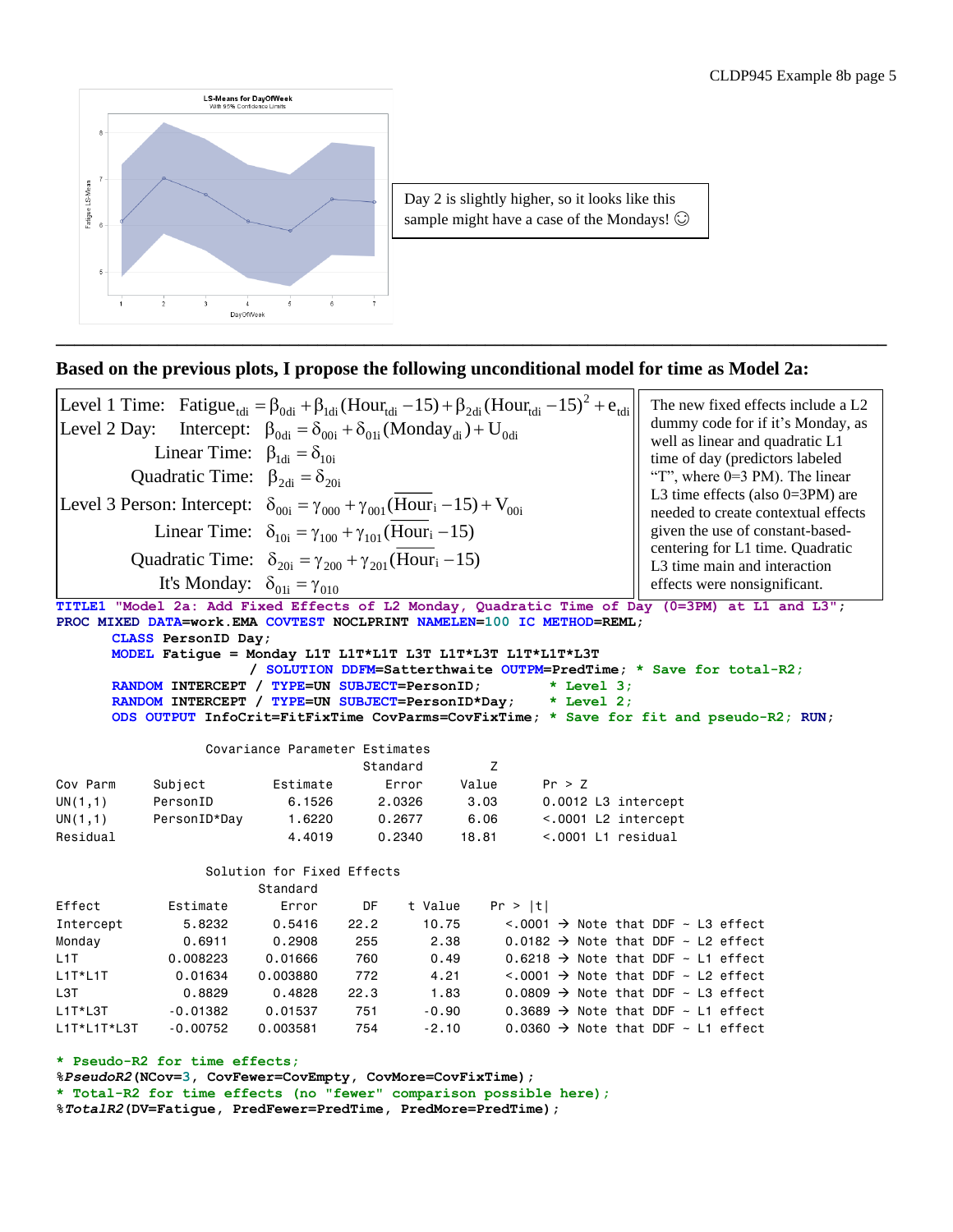|            |          | PsuedoR2 (% Reduction) for CovEmpty vs. CovFixTime |          | Name<br>PredTime | Pred Corr<br>0.28697 | TotalR2<br>0.082354 |                     |
|------------|----------|----------------------------------------------------|----------|------------------|----------------------|---------------------|---------------------|
| Name       | CovParm  | Subject                                            | Estimate | StdErr           | ZValue               | ProbZ               | PseudoR2            |
| CovEmpty   | UN(1,1)  | PersonID                                           | 6,4470   | 2,0665           | 3.12                 | 0.0009              |                     |
| CovEmpty   | UN(1,1)  | PersonID*Day                                       | 1,6826   | 0.2763           | 6.09                 | < 0.0001            |                     |
| CovEmpty   | Residual |                                                    | 4.5427   | 0.2409           | 18,86                | < 0.0001            |                     |
| CovFixTime | UN(1,1)  | PersonID                                           | 6.1526   | 2,0326           | 3.03                 | 0.0012              | 0.045655 for L3 int |
| CovFixTime | UN(1,1)  | PersonID*Day                                       | 1.6220   | 0.2677           | 6.06                 | < 0.0001            | 0.036025 for L2 int |
| CovFixTime | Residual |                                                    | 4,4019   | 0.2340           | 18,81                | < 0.0001            | 0.031005 for L1 res |

**Let's test if the effects of level-1 time of day vary randomly over days and persons.** Given the heavily quadratic time-of-day trend shown above, I'm going to break my own rules by testing random quadratic effects first, and then test if random linear effects are also needed. Only lines of code that changed are shown. quadratic time-of-day trend shown above, I'm going to break my own rules<br>
first, and then test if random linear effects are also needed. Only lines of co<br>
Level 1 Time: Fatigue<sub>tdi</sub> =  $\beta_{\text{odi}} + \beta_{\text{Id}}$  (Hour<sub>tdi</sub> -15) + d shown above, I'm going to break my own rules by testing<br>
m linear effects are also needed. Only lines of code that ch<br>  $= \beta_{0di} + \beta_{1di} (Hour_{tdi} - 15) + \beta_{2di} (Hour_{tdi} - 15)^2 + e_{tdi}$ 

|                                            | first, and then test if random linear effects are also needed. Only lines of code that changed are shown.                                                                                                                                                                                                                                                                                           |                                                                                                                           |
|--------------------------------------------|-----------------------------------------------------------------------------------------------------------------------------------------------------------------------------------------------------------------------------------------------------------------------------------------------------------------------------------------------------------------------------------------------------|---------------------------------------------------------------------------------------------------------------------------|
|                                            | Level 1 Time: Fatigue <sub>tdi</sub> = $\beta_{0d}$ + $\beta_{1d}$ (Hour <sub>tdi</sub> -15) + $\beta_{2d}$ (Hour <sub>tdi</sub> -15) <sup>2</sup> + $e_{tdi}$<br>Level 2 Day: Intercept: $\beta_{\text{0di}} = \delta_{\text{00i}} + \delta_{\text{01i}} (\text{Monday}_{\text{di}}) + U_{\text{0di}}$<br>Linear Time: $\beta_{\text{1di}} = \delta_{\text{10i}} + U_{\text{1di}}$ $\leftarrow$ 2c | Models 2b and 2c added random<br>quadratic and then random linear<br>time of day effects at level 2 only:<br>across days. |
|                                            | Quadratic Time: $\beta_{2di} = \delta_{20i} + U_{2di}$ $\leftarrow$ 2b<br>Level 3 Person: Intercept: $\delta_{00i} = \gamma_{000} + \gamma_{001}$ (Hour <sub>i</sub> -15) + V <sub>00i</sub><br>Linear Time: $\delta_{10i} = \gamma_{100} + \gamma_{101}$ (Hour <sub>i</sub> -15)                                                                                                                   | LRTs reveal both the level-2<br>random linear and random<br>quadratic effects are needed, and                             |
| It's Monday: $\delta_{01i} = \gamma_{010}$ | Quadratic Time: $\delta_{20i} = \gamma_{200} + \gamma_{201}$ (Hour <sub>i</sub> -15)                                                                                                                                                                                                                                                                                                                | their $r = -0.56$ (so is ok).                                                                                             |

#### **TITLE1 "Model 2b: Add Random Effect of Only L1 Quadratic Time of Day Across L2 Days"; RANDOM INTERCEPT L1T\*L1T / GCORR TYPE=UN SUBJECT=PersonID\*Day; \* Level 2; ODS OUTPUT InfoCrit=FitR2QTime; \* Save for fit; RUN;**

**\* Test only random quadratic time across days; %***FitTest***(FitFewer=FitFixTime, FitMore=FitR2QTime);**

|            | Likelihood Ratio Test for FitFixTime vs. FitR2QTime<br>Neg2Log |       |        |            | Does the quadratic level-1 time effect vary randomly over<br><b>level-2 days?</b> <i>Yes</i> , $-2\Delta LL(\sim 2) = 24.41$ , $p < .001$ , so keep it |        |            |  |
|------------|----------------------------------------------------------------|-------|--------|------------|--------------------------------------------------------------------------------------------------------------------------------------------------------|--------|------------|--|
| Name       | Like                                                           | Parms | AIC    | <b>BIC</b> | DevDiff                                                                                                                                                | DFdiff | Pvalue     |  |
| FitFixTime | 4539.1                                                         |       | 4545.1 | 4548.6     |                                                                                                                                                        |        |            |  |
| FitR2QTime | 4514.7                                                         | 5     | 4524.7 | 4530.6     | 24,4076                                                                                                                                                |        | .000005011 |  |

**TITLE1 "Model 2c: Add Random Effect of Also L1 Linear Time of Day Across L2 Days"; RANDOM INTERCEPT L1T L1T\*L1T / GCORR TYPE=UN SUBJECT=PersonID\*Day; \* Level 2; ODS OUTPUT InfoCrit=FitR2LQTime; \* Save for fit; RUN;**

**\* Test also random linear time across days; %***FitTest***(FitFewer=FitR2QTime, FitMore=FitR2LQTime);**

|             | Likelihood Ratio Test for FitR2QTime vs. FitR2LQTime<br>Neg2Log |       |        |        | Does the linear level-1 time effect vary randomly over<br><b>level-2 days?</b> Yes, $-2\Delta LL(\sim 3) = 13.00$ , $p = .005$ , so keep it |        |            |  |
|-------------|-----------------------------------------------------------------|-------|--------|--------|---------------------------------------------------------------------------------------------------------------------------------------------|--------|------------|--|
| Name        | Like                                                            | Parms | AIC    | BIC    | DevDiff                                                                                                                                     | DFdiff | Pvalue     |  |
| FitR2QTime  | 4514.7                                                          | 5     | 4524.7 | 4530.6 |                                                                                                                                             |        |            |  |
| FitR2LQTime | 4501.7                                                          | 8     | 4517.7 | 4527.1 | 12.9955                                                                                                                                     |        | .004646336 |  |

|          |              | Covariance Parameter Estimates |          |         |        |                        |
|----------|--------------|--------------------------------|----------|---------|--------|------------------------|
|          |              |                                | Standard | Ζ       |        |                        |
| Cov Parm | Subject      | Estimate                       | Error    | Value   | Pr Z   |                        |
| UN(1,1)  | PersonID     | 6.0888                         | 2.0114   | 3.03    |        | 0.0012 L3 intercept    |
| UN(1,1)  | PersonID*Day | 2,5582                         | 0.5010   | 5.11    |        | $< .0001$ L2 intercept |
| UN(2,1)  | PersonID*Day | 0.05112                        | 0.04056  | 1.26    | 0.2075 |                        |
| UN(2, 2) | PersonID*Day | 0.01140                        | 0.006393 | 1.78    |        | 0.0373 L2 linear time  |
| UN(3,1)  | PersonID*Day | $-0.02823$                     | 0.01258  | $-2.24$ | 0.0248 |                        |
| UN(3,2)  | PersonID*Day | $-0.00191$                     | 0.000979 | $-1.95$ | 0.0514 |                        |
| UN(3,3)  | PersonID*Day | 0.001012                       | 0.000381 | 2.66    |        | $0.0039$ L2 quad time  |
| Residual |              | 3.2864                         | 0.2609   | 12.60   |        | $< .0001$ L1 residual  |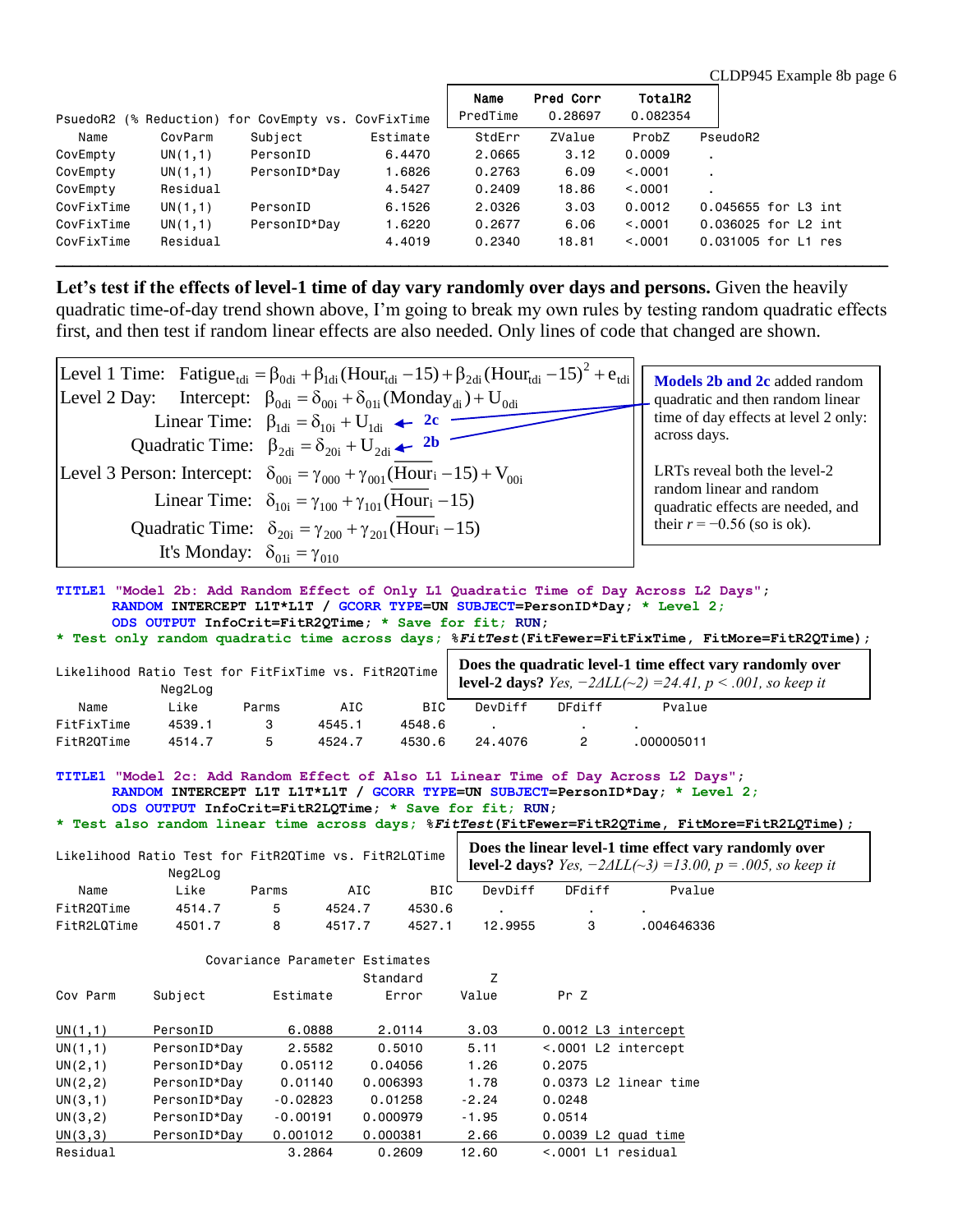|                                                                                                                                                                     |            | Solution for Fixed Effects |      |         |                                                         |  |  |                          |  |
|---------------------------------------------------------------------------------------------------------------------------------------------------------------------|------------|----------------------------|------|---------|---------------------------------------------------------|--|--|--------------------------|--|
|                                                                                                                                                                     |            | Standard                   |      |         |                                                         |  |  |                          |  |
| Effect                                                                                                                                                              | Estimate   | Error                      | DF   | t Value | Pr >  t                                                 |  |  |                          |  |
| Intercept                                                                                                                                                           | 5.8210     | 0.5396                     | 22.4 | 10.79   | < 0.0001                                                |  |  |                          |  |
| Monday                                                                                                                                                              | 0.6512     | 0.2854                     | 241  | 2.28    | 0.0234                                                  |  |  |                          |  |
| L <sub>1</sub> T                                                                                                                                                    | 0.006262   | 0.01627                    | 234  | 0.38    | 0.7006 $\rightarrow$ Note that DDF now $\sim$ L2 effect |  |  |                          |  |
| $L1T*L1T$                                                                                                                                                           | 0.01560    | 0.004067                   | 214  | 3.84    | 0.0002 $\rightarrow$ Note that DDF now $\sim$ L2 effect |  |  |                          |  |
| L <sub>3</sub> T                                                                                                                                                    | 0.9136     | 0.4812                     | 22.5 | 1.90    | 0.0705                                                  |  |  |                          |  |
| L1T*L3T                                                                                                                                                             | $-0.01286$ | 0.01516                    | 231  | $-0.85$ | $0.3970 \rightarrow$ Note that DDF now ~ L2 effect      |  |  |                          |  |
| L1T*L1T*L3T                                                                                                                                                         | $-0.00880$ | 0.003788                   | 197  | $-2.32$ | $0.0212 \rightarrow$ Note that DDF now ~ L2 effect      |  |  |                          |  |
|                                                                                                                                                                     |            |                            |      |         |                                                         |  |  |                          |  |
| Level 1 Time: Fatigue <sub>tdi</sub> = $\beta_{0di}$ + $\beta_{1di}$ (Hour <sub>tdi</sub> - 15) + $\beta_{2di}$ (Hour <sub>tdi</sub> - 15) <sup>2</sup> + $e_{tdi}$ |            |                            |      |         |                                                         |  |  | Models 2d and 2e added   |  |
| $I_{\text{total}}$ O $\Omega_{\text{Dou}}$ Intercept: 0 $\Omega_{\text{total}}$ (Mender) if                                                                         |            |                            |      |         |                                                         |  |  | quadratic and than rando |  |

| $L1T*L1T*L3T$                                                                                                                                                   | $-0.00880$                                                                                                     | 0.003788 | 197 | $-2.32$ | 0.0212 $\rightarrow$ Note that |  |
|-----------------------------------------------------------------------------------------------------------------------------------------------------------------|----------------------------------------------------------------------------------------------------------------|----------|-----|---------|--------------------------------|--|
|                                                                                                                                                                 |                                                                                                                |          |     |         |                                |  |
| Level 1 Time: Fatigue <sub>tdi</sub> = $\beta_{0d}$ + $\beta_{1d}$ (Hour <sub>tdi</sub> - 15) + $\beta_{2d}$ (Hour <sub>tdi</sub> - 15) <sup>2</sup> + $e_{td}$ |                                                                                                                |          |     |         |                                |  |
| Level 2 Day: Intercept: $\beta_{\text{0di}} = \delta_{\text{00i}} + \delta_{\text{01i}} (\text{Monday}_{\text{di}}) + U_{\text{0di}}$                           |                                                                                                                |          |     |         |                                |  |
|                                                                                                                                                                 | Linear Time: $\beta_{\text{1di}} = \delta_{\text{1di}} + U_{\text{1di}}$                                       |          |     |         |                                |  |
|                                                                                                                                                                 | Quadratic Time: $\beta_{2di} = \delta_{20i} + U_{2di}$                                                         |          |     |         |                                |  |
| Level 3 Person: Intercept: $\delta_{00i} = \gamma_{000} + \gamma_{001}$ (Hour <sub>i</sub> -15) + V <sub>00i</sub>                                              |                                                                                                                |          |     |         |                                |  |
|                                                                                                                                                                 | Linear Time: $\delta_{10i} = \gamma_{100} + \gamma_{101} (\overline{Hour}_i - 15) + V_{10i}$ $\leftarrow$ 2e 2 |          |     |         |                                |  |
|                                                                                                                                                                 | Quadratic Time: $\delta_{20i} = \gamma_{200} + \gamma_{201} (\overline{Hour}_i - 15) + V_{20i}$                |          |     |         |                                |  |
|                                                                                                                                                                 | It's Monday: $\delta_{01i} = \gamma_{010}$                                                                     |          |     |         |                                |  |

**Models 2d and 2e** added random quadratic and then random linear time of day effects at level 3: across persons.

LRTs revealed only the level-3 random quadratic effect is needed. When I tried keeping the linear anyway, later on their *r* = −1 (so it became not ok).

**TITLE1 "Model 2d: Add Random Effect of Only L1 Quadratic Time of Day Across L3 Persons"; RANDOM INTERCEPT L1T\*L1T / GCORR TYPE=UN SUBJECT=PersonID; \* Level 3; ODS OUTPUT InfoCrit=FitR3QTime CovParms=CovRandTime; \* Save for fit and pseudo-R2; RUN; \* Test random quadratic time across persons; %***FitTest***(FitFewer=FitR2LQTime, FitMore=FitR3QTime);**

|             | Likelihood Ratio Test for FitR2LQTime vs. FitR3QTime<br>Neg2Log |       |        |        |         |        |          | Does the quadratic level-1 time effect vary randomly over<br><b>level-3 persons?</b> <i>Yes</i> , $-2\Delta LL(\sim 2) = 7.78$ , $p = .020$ , so keep it |
|-------------|-----------------------------------------------------------------|-------|--------|--------|---------|--------|----------|----------------------------------------------------------------------------------------------------------------------------------------------------------|
| Name        | Like                                                            | Parms | AIC    | BIC    | DevDiff | DFdiff | Pvalue   |                                                                                                                                                          |
| FitR2LQTime | 4501.7                                                          |       | 4517.7 | 4527.1 |         |        |          |                                                                                                                                                          |
| FitR3QTime  | 4493.9                                                          | 10    | 4513.9 | 4525.7 | 7.78333 |        | 0.020411 |                                                                                                                                                          |

|          |              | Covariance Parameter Estimates |          |         |                       |
|----------|--------------|--------------------------------|----------|---------|-----------------------|
|          |              |                                | Standard | Z       |                       |
| Cov Parm | Subject      | Estimate                       | Error    | Value   | Pr Z                  |
| UN(1,1)  | PersonID     | 6.5735                         | 2.3371   | 2.81    | 0.0025 L3 intercept   |
| UN(2,1)  | PersonID     | $-0.01880$                     | 0.02424  | $-0.78$ | 0.4381                |
| UN(2, 2) | PersonID     | 0.000531                       | 0.000331 | 1.60    | $0.0546$ L3 quad time |
| UN(1,1)  | PersonID*Day | 2.4547                         | 0.4782   | 5.13    | <.0001 L2 intercept   |
| UN(2,1)  | PersonID*Day | 0.03406                        | 0.04112  | 0.83    | 0.4075                |
| UN(2,2)  | PersonID*Day | 0.01155                        | 0.006327 | 1.82    | 0.0340 L2 linear time |
| UN(3,1)  | PersonID*Day | $-0.02225$                     | 0.01178  | $-1.89$ | 0.0588                |
| UN(3,2)  | PersonID*Day | $-0.00137$                     | 0.000993 | $-1.38$ | 0.1681                |
| UN(3,3)  | PersonID*Dav | 0.000802                       | 0.000354 | 2.27    | $0.0117$ L2 quad time |
| Residual |              | 3.2275                         | 0.2550   | 12.66   | $< .0001$ L1 residual |

#### Solution for Fixed Effects Standard

|                  |            | vlanuaru |      |         |         |  |  |                                                      |
|------------------|------------|----------|------|---------|---------|--|--|------------------------------------------------------|
| Effect           | Estimate   | Error    | DF   | t Value | Pr >  t |  |  |                                                      |
| Intercept        | 5.9301     | 0.5598   | 19.1 | 10.59   | < 0.001 |  |  |                                                      |
| Monday           | 0.6352     | 0.2875   | 242  | 2.21    | 0.0281  |  |  |                                                      |
| L <sub>1</sub> T | 0.007288   | 0.01642  | 247  | 0.44    |         |  |  | $0.6576 \rightarrow$ Note that DDF still ~ L2 effect |
| $L1T*L1T$        | 0.01004    | 0.006471 | 14.6 | 1.55    |         |  |  | 0.1421 → Note that DDF NOW ~ L3 effect               |
| L <sub>3</sub> T | 0.9528     | 0.4998   | 19.2 | 1.91    | 0.0716  |  |  |                                                      |
| $L1T*L3T$        | $-0.01106$ | 0.01540  | 246  | $-0.72$ |         |  |  | $0.4732 \rightarrow$ Note that DDF still ~ L2 effect |
| L1T*L1T*L3T      | $-0.01064$ | 0.005853 | 15.8 | $-1.82$ |         |  |  | 0.0880 $\rightarrow$ Note that DDF NOW ~ L3 effect   |
|                  |            |          |      |         |         |  |  |                                                      |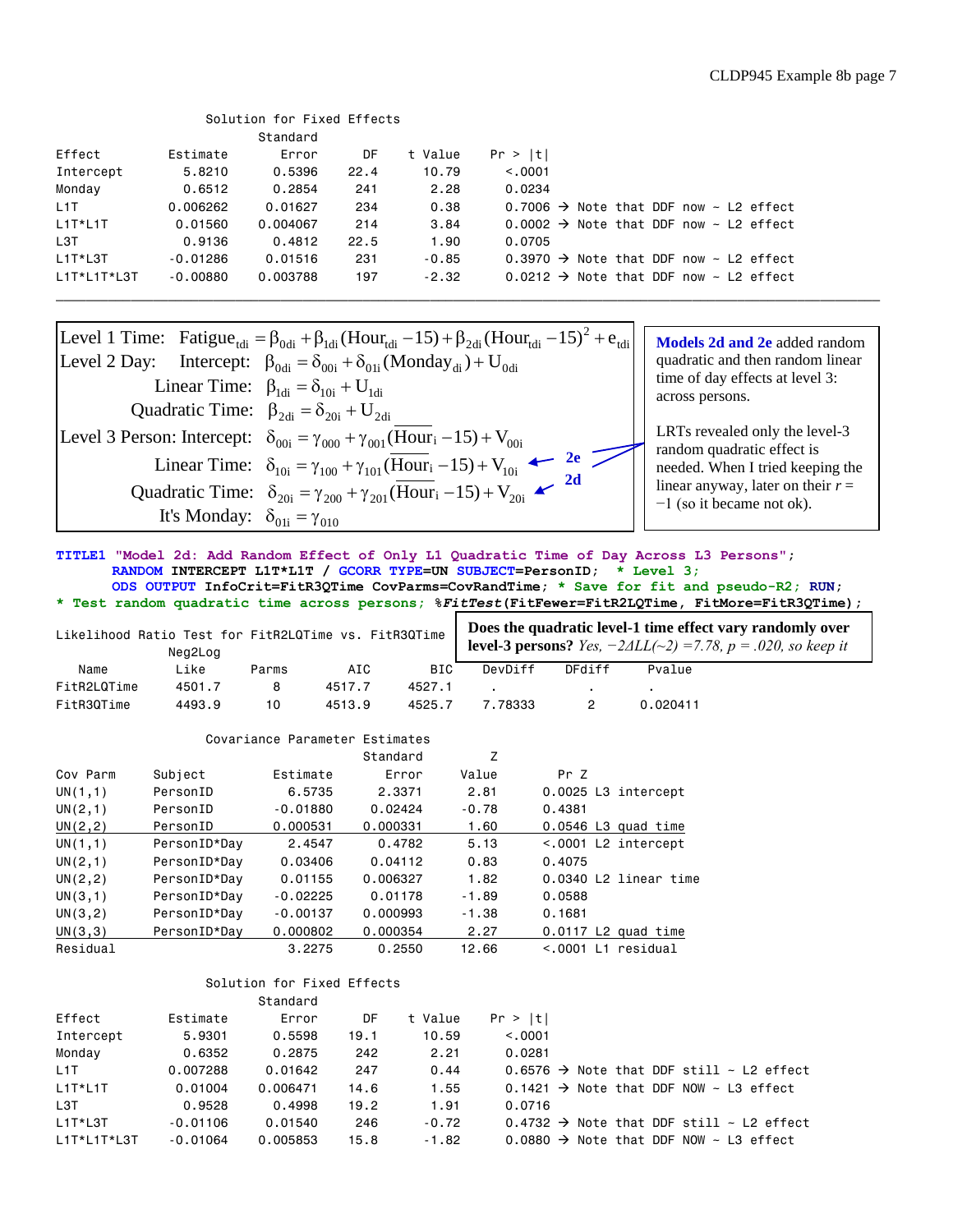**TITLE1 "Model 2e: Add Random Effect of Also L1 Linear Time of Day Across L3 Persons"; RANDOM INTERCEPT L1T L1T\*L1T / GCORR TYPE=UN SUBJECT=PersonID; \* Level 3; ODS OUTPUT InfoCrit=FitR3LQTime; \* Save for fit; RUN; \* Test also random linear time across persons; %***FitTest***(FitFewer=FitR3QTime, FitMore=FitR3LQTime);** Likelihood Ratio Test for FitR3QTime vs. FitR3LQTime Neg2Log Name Like Parms AIC BIC DevDiff DFdiff Pvalue FitR3QTime 4493.9 10 4513.9 4525.7 . FitR3LQTime 4491.6 13 4517.6 4532.9 2.30729 3 0.51113 2 tdi  $= \beta_{0} + \beta_{1}$  (Hour<sub>tdi</sub> -15) +  $\beta_{2}$  (Hour<sub>tdi</sub> -15)<sup>2</sup> +  $e_{\text{tdi}}$  $\beta_{0di} + \beta_{1di} (Hour_{tdi} - 15) + \beta_{2di} (Hou_{0di} = \delta_{00i} + \delta_{01i} (Monday_{di}) + U_{0di}$  $p_{0di} + p_{1di}$  (HOUT<sub>tdi</sub> - 13)<br>  $\beta_{0di} = \delta_{00i} + \delta_{01i}$  (Monda<br>  $\beta_{1di} = \delta_{10i} + U_{1di}$ <br>  $\beta_{2di} = \delta_{20i} + U_{2di}$ FitR3QTime 4493.9 10 4513.9 4525.7 .<br>
FitR3LQTime 4491.6 13 4517.6 4532.9 2.30729 3<br>
Level 1 Time: Fatigue<sub>tdi</sub> =  $\beta_{0d}$ i +  $\beta_{1d}$ i (Hour<sub>tdi</sub> - 15) +  $\beta_{2d}$ i (Hour<sub>tdi</sub> - 15)<sup>2</sup> + e Level 1 Time: Fatigue<sub>tdi</sub> =  $\beta_{0d}$  +  $\beta_{1d}$  (Hour<sub>tdi</sub> - 15) +  $\beta_{2d}$  (H<br>Level 2 Day: Intercept:  $\beta_{0d} = \delta_{00i} + \delta_{01i}$  (Monday<sub>di</sub>) + U Linear Time:  $\beta_{\text{1di}} = \delta_{\text{10i}} + U_{\text{1di}}$  Quadra 10 4513.9 4525.7<br>
13 4517.6 4532.9 2.30729 3 0.51113<br>  $= \beta_{\text{0di}} + \beta_{\text{1di}} (\text{Hour}_{\text{tdi}} - 15) + \beta_{\text{2di}} (\text{Hour}_{\text{tdi}} - 15)^2 + e_{\text{tdi}}$ 13 4517.6 4532.9 2.30729<br>  $\cdot \beta_{\text{0di}} + \beta_{\text{1di}} (\text{Hour}_{\text{tdi}} - 15) + \beta_{\text{2di}} (\text{Hour}_{\text{tdi}} - 15)$ <br>  $\beta_{\text{0di}} = \delta_{\text{00i}} + \delta_{\text{01i}} (\text{Monday}_{\text{di}}) + U_{\text{0di}}$  $\beta_{0di} + \beta_{1di} (Hour_{tdi} - 15)$ <br>  $\beta_{0di} = \delta_{00i} + \delta_{01i} (Mondi)$ <br>  $\beta_{1di} = \delta_{10i} + U_{1di}$  $\frac{d}{dt} = \delta_{10i} + U_{1di}$ <br>  $2di = \delta_{20i} + U_{2di}$  $\mathbf{B}_{2\text{di}} = \delta_{20i} + \mathbf{U}_{2\text{di}}$ <br>  $\delta_{00i} = \gamma_{000} + \gamma_{001} \left( \overline{\text{Hour}}_i - 15 \right) + \mathbf{V}_{00i}$ tic Time:  $\beta_{2di} = \delta_{20i} + U$ Linear Time:  $\beta_{1di} = \delta_{10i} + U_{1di}$ <br>
Quadratic Time:  $\beta_{2di} = \delta_{20i} + U_{2di}$ <br>
Level 3 Person: Intercept:  $\delta_{00i} = \gamma_{000} + \gamma_{001} \frac{(Hour_i - 15) + V_i}{(Hour_i - 15)}$  $\beta_{\text{0di}} = \delta_{\text{00i}} + \delta_{\text{01i}}$  (*Nollardy di )* +  $\delta_{\text{0di}}$ <br>  $\beta_{\text{1di}} = \delta_{\text{10i}} + U_{\text{1di}}$ <br>  $\beta_{\text{2di}} = \delta_{\text{20i}} + U_{\text{2di}}$ <br>  $\delta_{\text{00i}} = \gamma_{\text{000}} + \gamma_{\text{001}} \frac{(Hour_i - 15) + V_{\text{00i}}}{(Hour_i - 15)}$  $\beta_{2di} = \delta_{20i} + U_{2di}$ <br>  $\delta_{00i} = \gamma_{000} + \gamma_{001} (\overline{Hour}_{i} - 15) + V_{00i}$ <br>  $\delta_{10i} = \gamma_{100} + \gamma_{101} (\overline{Hour}_{i} - 15)$ **Does the linear level-1 time effect vary randomly over level-3 persons?** *No, −2ΔLL(~3) =2.31, p = .511, so drop it*

 $v_{00i} = \gamma_{000} + \gamma_{001} (\overline{\text{Hour}}_{10i}$ <br>  $v_{10i} = \gamma_{100} + \gamma_{101} (\overline{\text{Hour}}_{10i}$  $\delta_{00i} = \gamma_{000} + \gamma_{001}(\overline{\text{Hour}}_i - 15) + \text{V}_{00i}$ <br>  $\delta_{10i} = \gamma_{100} + \gamma_{101}(\overline{\text{Hour}}_i - 15)$ <br>  $\delta_{20i} = \gamma_{200} + \gamma_{201}(\overline{\text{Hour}}_i - 15) + \text{V}_{20i}$ Linear Time:  $\delta_{10i} = \gamma_{100} + \gamma_{101} (\overline{Hour}_i - 15)$ Level 3 Person: Intercept:  $\delta_{00i} = \gamma_{000} + \gamma_{001} (\overline{Hour}_i - 15)$ <br>Linear Time:  $\delta_{10i} = \gamma_{100} + \gamma_{101} (\overline{Hour}_i - 15)$ <br>Quadratic Time:  $\delta_{20i} = \gamma_{200} + \gamma_{201} (\overline{Hour}_i - 15)$ <br>It's Mondow:  $\delta_{20i} = \gamma_{200} + \gamma_{201} (\overline{Hour}_i - 1$  $\dot{\theta}_{20i} = \gamma_{200} + \gamma_{20i}$ <br>  $01i = \gamma_{010} + V_{01i}$  $+V$ It's Monday:  $\delta_{01i} = \gamma_{010} + V_0$  $\delta_{10i} = \gamma_{100} + \gamma_{101} (\text{Hour}_i - \delta_{20i}) = \gamma_{200} + \gamma_{201} (\text{Hour}_i - \delta_{01i}) = \gamma_{010} + V_{01i}$ **Model 2f** added a random Monday effect to level 3: across persons.

#### **TITLE1 "Model 2f: Add Random Effect of L2 Monday Across L1 Persons"; RANDOM INTERCEPT L1T\*L1T Monday / GCORR TYPE=UN SUBJECT=PersonID; \* Level 3; ODS OUTPUT InfoCrit=FitR3Day; \* Save for fit; RUN; \* Test random day of the week;**

|                                                              | %FitTest(FitFewer=FitR3OTime, FitMore=FitR3Day); |       |        |            |                                                                                                                                           |        |         |  |  |  |  |  |
|--------------------------------------------------------------|--------------------------------------------------|-------|--------|------------|-------------------------------------------------------------------------------------------------------------------------------------------|--------|---------|--|--|--|--|--|
| Likelihood Ratio Test for FitR3QTime vs. FitR3Day<br>Neg2Log |                                                  |       |        |            | Does the level-2 Monday effect vary randomly over level-3<br><b>persons?</b> Nope, $-2\Delta LL(\sim 3) = 4.94$ , $p = .176$ , so drop it |        |         |  |  |  |  |  |
| Name                                                         | Like                                             | Parms | AIC    | <b>BIC</b> | DevDiff                                                                                                                                   | DFdiff | Pvalue  |  |  |  |  |  |
| FitR3QTime                                                   | 4493.9                                           | 10    | 4513.9 | 4525.7     |                                                                                                                                           |        |         |  |  |  |  |  |
| FitR3Day                                                     | 4488.9                                           | 13    | 4514.9 | 4530.3     | 4.94274                                                                                                                                   | 3      | 0.17604 |  |  |  |  |  |

## **Btw, here is how to add an R-matrix AR(1) level-1 correlation using continuous time. It did not converge.**

**REPEATED / TYPE=SP(Pow)(SinceMidnight) SUBJECT=PersonID\*Day; \* Level 1 now has AR(1) corr;**

## **Model 3a: Add fixed main effects of Negative Affect (NA) at each level using variable-based-centering**

|                                               | [Level 1 Time: Fatigue <sub>tdi</sub> = $\beta_{0d}$ + $\beta_{1d}$ (Hour <sub>tdi</sub> -15) + $\beta_{2d}$ (Hour <sub>tdi</sub> -15) <sup>2</sup> + $\beta_{3d}$ (NA <sub>tdi</sub> - NA <sub>di</sub> ) + $e_{tdi}$ |                                                             |
|-----------------------------------------------|------------------------------------------------------------------------------------------------------------------------------------------------------------------------------------------------------------------------|-------------------------------------------------------------|
|                                               | Level 2 Day: Intercept: $\beta_{\text{0di}} = \delta_{\text{00i}} + \delta_{\text{01i}} (M \text{on day}_{\text{di}}) + \delta_{\text{02i}} (NA_{\text{di}} - NA_i) + U_{\text{0di}}$                                  |                                                             |
|                                               | Linear Time: $\beta_{\text{1di}} = \delta_{\text{10i}} + U_{\text{1di}}$                                                                                                                                               | Given their centering, each<br>NA effect is specific to its |
|                                               | Quadratic Time: $\beta_{2di} = \delta_{20i} + U_{2di}$                                                                                                                                                                 | level-being grumpier than:                                  |
| Within-Day NA: $\beta_{3di} = \delta_{30i}$   |                                                                                                                                                                                                                        | $L1$ = the rest of the day                                  |
|                                               | [Level 3 Person: Intercept: $\delta_{00i} = \gamma_{000} + \gamma_{001}$ (Hour <sub>i</sub> -15) + $\gamma_{002}$ (NA <sub>i</sub> -10) + V <sub>00i</sub>                                                             | (the day's mean)                                            |
|                                               | Linear Time: $\delta_{10i} = \gamma_{100} + \gamma_{101}$ (Hour <sub>i</sub> -15)                                                                                                                                      | $L2 =$ usual (the person's                                  |
|                                               | Quadratic Time: $\delta_{20i} = \gamma_{200} + \gamma_{201}(\text{Hour}_i - 15) + V_{20i}$                                                                                                                             | mean across days)                                           |
| Within-Day NA: $\delta_{30i} = \gamma_{300}$  |                                                                                                                                                                                                                        | $L3 =$ other people                                         |
| It's Monday: $\delta_{01i} = \gamma_{010}$    |                                                                                                                                                                                                                        | (on average)                                                |
| Between-Day NA: $\delta_{02i} = \gamma_{020}$ |                                                                                                                                                                                                                        |                                                             |

**TITLE1 "Model 3a: Add Fixed Main Effects of Negative Affect Per Level";**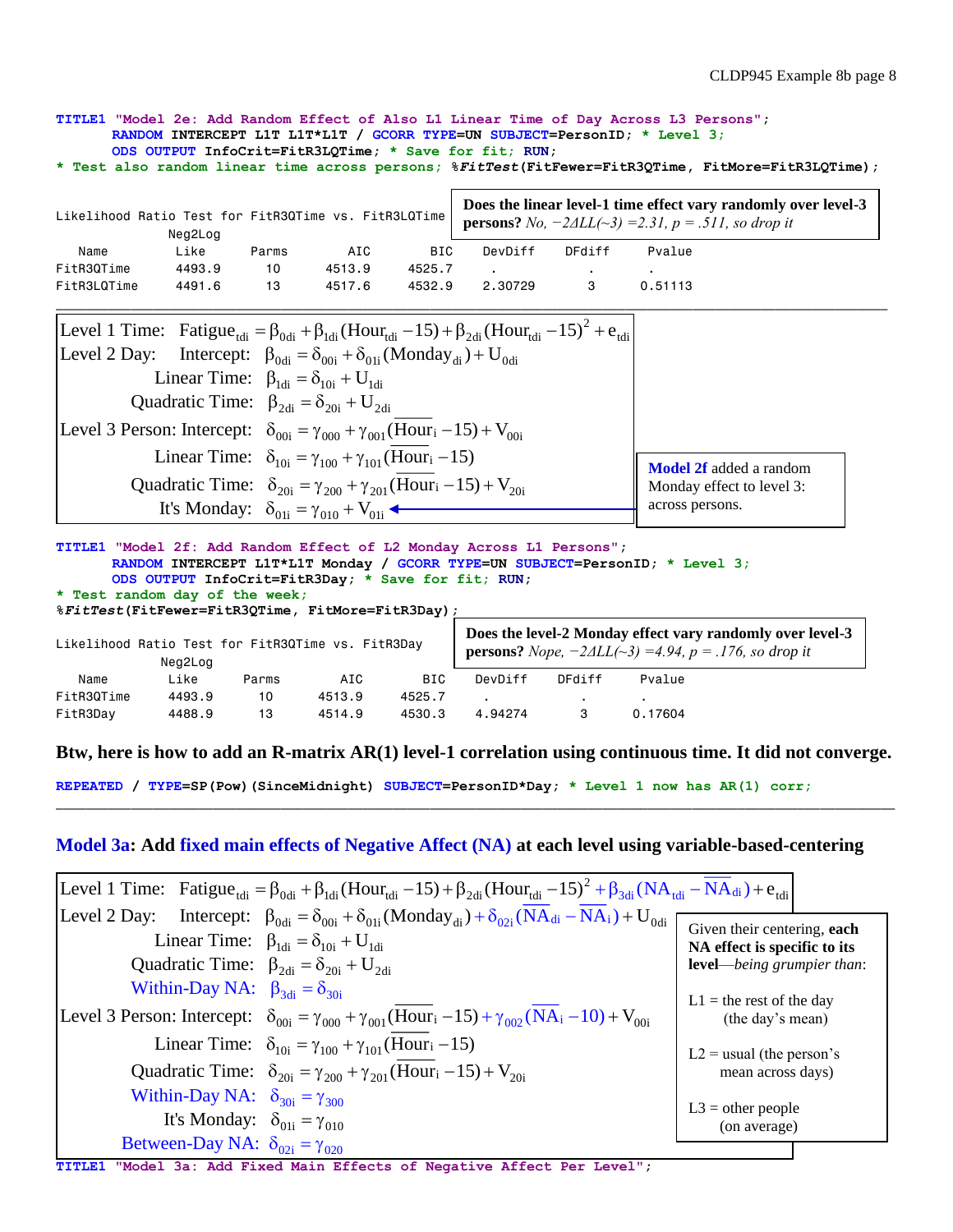#### **PROC MIXED DATA=work.EMA COVTEST NOCLPRINT NAMELEN=100 IC METHOD=REML; CLASS PersonID Day;**

**MODEL Fatigue = Monday L1T L1T\*L1T L3T L1T\*L3T L1T\*L1T\*L3T L1NA L2NA L3NA / SOLUTION DDFM=Satterthwaite OUTPM=PredNA; \* Save for total-R2; RANDOM INTERCEPT L1T\*L1T / GCORR TYPE=UN SUBJECT=PersonID; \* Level 3; RANDOM INTERCEPT L1T L1T\*L1T / GCORR TYPE=UN SUBJECT=PersonID\*Day; \* Level 2; ODS OUTPUT InfoCrit=FitFixNA CovParms=CovFixNA; \* Save for fit and pseudo-R2; RUN;**

|          |              | Covariance Parameter Estimates |          |         |          |
|----------|--------------|--------------------------------|----------|---------|----------|
|          |              |                                | Standard | Ζ       |          |
| Cov Parm | Subject      | Estimate                       | Error    | Value   | Pr 7     |
| UN(1,1)  | PersonID     | 0.9817                         | 0.4664   | 2.10    | 0.0177   |
| UN(2,1)  | PersonID     | $-0.00662$                     | 0.009453 | $-0.70$ | 0.4835   |
| UN(2, 2) | PersonID     | 0.000459                       | 0.000294 | 1.56    | 0.0594   |
| UN(1,1)  | PersonID*Day | 1.8845                         | 0.4082   | 4.62    | < 0.0001 |
| UN(2,1)  | PersonID*Day | 0.03496                        | 0.03545  | 0.99    | 0.3240   |
| UN(2,2)  | PersonID*Day | 0.01222                        | 0.005893 | 2.07    | 0.0191   |
| UN(3,1)  | PersonID*Dav | $-0.01556$                     | 0.01034  | $-1.50$ | 0.1325   |
| UN(3, 2) | PersonID*Day | $-0.00144$                     | 0.000885 | $-1.63$ | 0.1036   |
| UN(3,3)  | PersonID*Dav | 0.000699                       | 0.000311 | 2.25    | 0.0124   |
| Residual |              | 2.9904                         | 0.2352   | 12.71   | < 0.001  |

#### Solution for Fixed Effects Standard

|                   |            | o tanuar u |      |         |         |
|-------------------|------------|------------|------|---------|---------|
| Effect            | Estimate   | Error      | DF   | t Value | Pr >  t |
| Intercept         | 7.2351     | 0.3269     | 27.5 | 22.13   | < 0.001 |
| Monday            | 0.4678     | 0.2691     | 243  | 1.74    | 0.0834  |
| L <sub>1</sub> T  | 0.008782   | 0.01598    | 254  | 0.55    | 0.5831  |
| $L1T*L1T$         | 0.01153    | 0.006086   | 14.3 | 1.89    | 0.0785  |
| L3T               | $-0.1144$  | 0.2599     | 21.6 | $-0.44$ | 0.6640  |
| $L1T*L3T$         | $-0.00765$ | 0.01498    | 253  | $-0.51$ | 0.6101  |
| L1T*L1T*L3T       | $-0.00890$ | 0.005504   | 15.6 | $-1.62$ | 0.1259  |
| L <sub>1</sub> NA | 0.2283     | 0.03145    | 631  | 7.26    | < 0.001 |
| L <sub>2NA</sub>  | 0.4293     | 0.06821    | 227  | 6.29    | < 0.001 |
| L3NA              | 0.6205     | 0.08167    | 27.1 | 7.60    | < 0.001 |
|                   |            |            |      |         |         |

Based on the change in their *p*-values, it looks like L3NA explained some of the L3 time-of-day effects.

#### **Big picture interpretation:**

Being grumpier (than the rest of the day at L1, than usual at L2, or than other people L3) is related to feeling more fatigue.

#### **\* Pseudo-R2 for NA main effects;**

**%***PseudoR2***(NCov=10, CovFewer=CovRandTime, CovMore=CovFixNA); \* Total-R2 for NA main effects;**

**%***TotalR2***(DV=Fatigue, PredFewer=PredTime, PredMore=PredNA);**

|             |                   |                          | % <i>TotalR2</i> (DV=Fatique, PredFewer=PredTime, PredMore=PredNA); |          |        | Pred Corr | TotalR2              | R2Diff                 |
|-------------|-------------------|--------------------------|---------------------------------------------------------------------|----------|--------|-----------|----------------------|------------------------|
| PsuedoR2    | (% Reduction) for | CovRandTime vs. CovFixNA |                                                                     |          | PredNA | 0.62385   | 0.38919              | 0.30684                |
| Name        | CovParm           | Subject                  | Estimate                                                            | StdErr   | ZValue | ProbZ     | PseudoR2             |                        |
| CovRandTime | UN(1,1)           | PersonID                 | 6.5735                                                              | 2.3371   | 2.81   | 0.0025    |                      |                        |
| CovRandTime | UN(2, 2)          | PersonID                 | 0.000531                                                            | 0.000331 | 1.60   | 0.0546    | $\blacksquare$       |                        |
| CovRandTime | UN(1,1)           | PersonID*Dav             | 2.4547                                                              | 0.4782   | 5.13   | < 0.001   |                      |                        |
| CovRandTime | UN(2, 2)          | PersonID*Day             | 0.01155                                                             | 0.006327 | 1.82   | 0.0340    |                      |                        |
| CovRandTime | UN(3,3)           | PersonID*Day             | 0.000802                                                            | 0.000354 | 2.27   | 0.0117    |                      |                        |
| CovRandTime | Residual          |                          | 3.2275                                                              | 0.2550   | 12.66  | < 0.001   |                      |                        |
| CovFixNA    | UN(1,1)           | PersonID                 | 0.9817                                                              | 0.4664   | 2.10   | 0.0177    | 0.85066 for L3 int   |                        |
| CovFixNA    | UN(2, 2)          | PersonID                 | 0.000459                                                            | 0.000294 | 1.56   | 0.0594    |                      | 0.13539 for L3 quad ?? |
| CovFixNA    | UN(1,1)           | PersonID*Day             | 1.8845                                                              | 0.4082   | 4.62   | < 0.001   | $0.23229$ for L2 int |                        |
| CovFixNA    | UN(2, 2)          | PersonID*Day             | 0.01222                                                             | 0.005893 | 2.07   | 0.0191    |                      | -0.05844 for L2 linear |
| CovFixNA    | UN(3,3)           | PersonID*Dav             | 0.000699                                                            | 0.000311 | 2.25   | 0.0124    |                      | 0.12821 for L2 quad ?? |
| CovFixNA    | Residual          |                          | 2.9904                                                              | 0.2352   | 12.71  | < 0.001   | 0.07347 for L1 res   |                        |

It is unexpected that adding main effects of NA would reduce random quadratic time variance—in theory that should have only happened by adding interactions of NA by quadratic time. In testing those interactions with time, though, none of them was significant. So perhaps it's just a case of pseudo- $R^2$  being pseudo??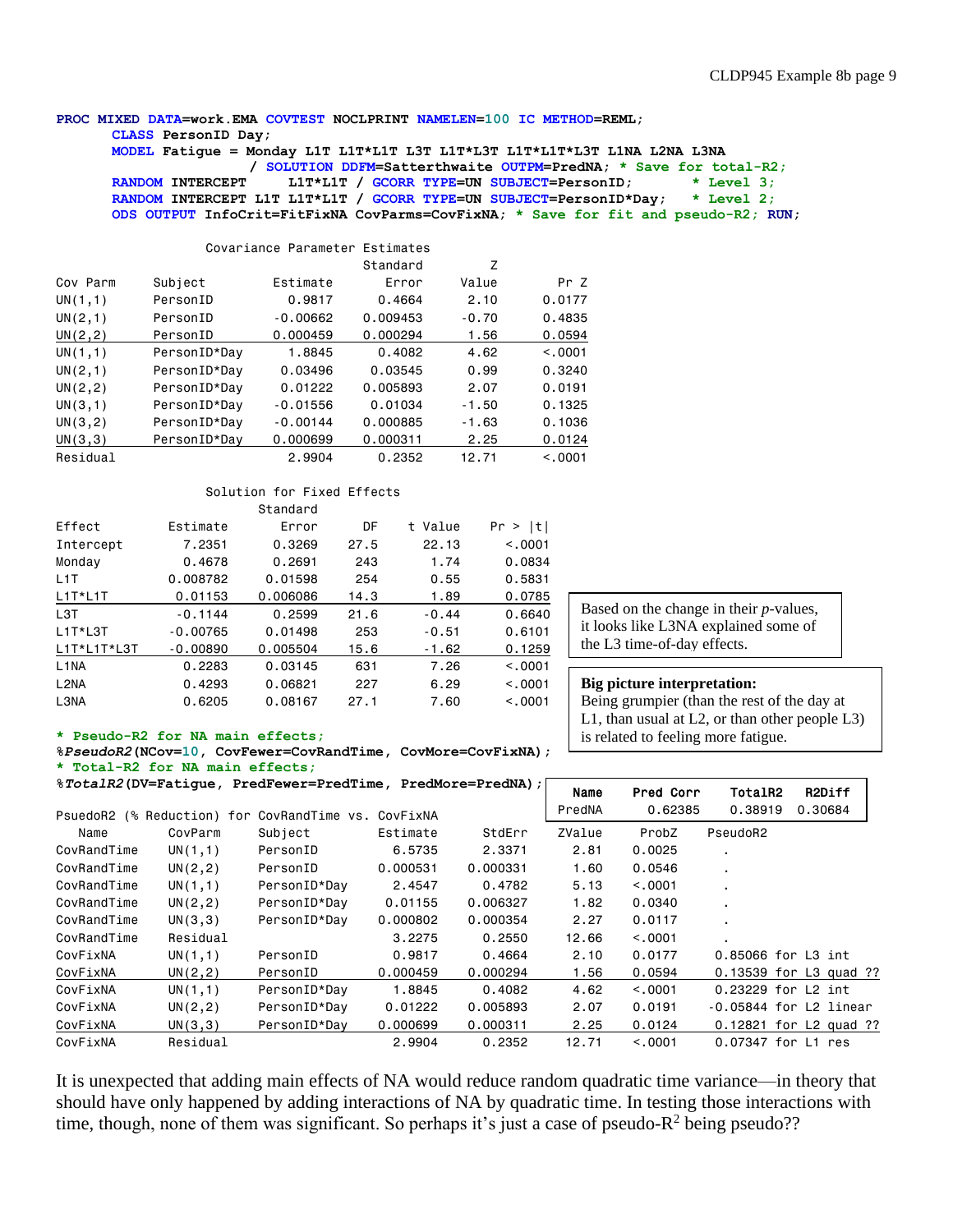|                                                                                                                            |                                            |       |                                                                                                         |        |                                                                                                                |               | Level 1 Time: Fatigue <sub>tdi</sub> = $\beta_{0d}$ + $\beta_{1d}$ (Hour <sub>tdi</sub> -15) + $\beta_{2d}$ (Hour <sub>tdi</sub> -15) <sup>2</sup> + $\beta_{3d}$ (NA <sub>tdi</sub> - NA <sub>di</sub> ) + $e_{tdi}$ |  |
|----------------------------------------------------------------------------------------------------------------------------|--------------------------------------------|-------|---------------------------------------------------------------------------------------------------------|--------|----------------------------------------------------------------------------------------------------------------|---------------|-----------------------------------------------------------------------------------------------------------------------------------------------------------------------------------------------------------------------|--|
| Level 2 Day:                                                                                                               |                                            |       |                                                                                                         |        | Intercept: $\beta_{0di} = \delta_{00i} + \delta_{01i} (Monday_{di}) + \delta_{02i} (NA_{di} - NA_i) + U_{0di}$ |               | Before testing main or                                                                                                                                                                                                |  |
|                                                                                                                            |                                            |       | Linear Time: $\beta_{1di} = \delta_{10i} + U_{1di}$                                                     |        |                                                                                                                |               | moderation effects of                                                                                                                                                                                                 |  |
|                                                                                                                            |                                            |       | Quadratic Time: $\beta_{2di} = \delta_{20i} + U_{2di}$                                                  |        |                                                                                                                |               | sleep, we need to test                                                                                                                                                                                                |  |
|                                                                                                                            |                                            |       |                                                                                                         |        |                                                                                                                |               | random NA effects.                                                                                                                                                                                                    |  |
|                                                                                                                            |                                            |       | Within-Day NA: $\beta_{3di} = \delta_{30i} + U_{3di}$ 4 - 3b -                                          |        |                                                                                                                |               |                                                                                                                                                                                                                       |  |
| Level 3 Person: Intercept: $\delta_{00i} = \gamma_{000} + \gamma_{001} (Hour_i - 15) + \gamma_{002} (NA_i - 10) + V_{00i}$ |                                            |       |                                                                                                         |        |                                                                                                                |               | <b>Models 3b and 3c added</b><br>random effects of L1 NA                                                                                                                                                              |  |
|                                                                                                                            |                                            |       | Linear Time: $\delta_{10i} = \gamma_{100} + \gamma_{101}$ (Hour <sub>i</sub> -15)                       |        |                                                                                                                |               | across L2 days and L3                                                                                                                                                                                                 |  |
|                                                                                                                            |                                            |       | Quadratic Time: $\delta_{20i} = \gamma_{200} + \gamma_{201}$ (Hour <sub>i</sub> -15) + V <sub>20i</sub> |        |                                                                                                                |               | persons. Model 3d added a                                                                                                                                                                                             |  |
|                                                                                                                            |                                            |       | Within-Day NA: $\delta_{30i} = \gamma_{300} + V_{30i}$ $\longrightarrow$ 3c —                           |        |                                                                                                                |               | random effect of L2 NA                                                                                                                                                                                                |  |
|                                                                                                                            |                                            |       |                                                                                                         |        |                                                                                                                |               | over L3 persons. Only                                                                                                                                                                                                 |  |
|                                                                                                                            | It's Monday: $\delta_{01i} = \gamma_{010}$ |       |                                                                                                         |        |                                                                                                                |               | lines of code that changed<br>are shown.                                                                                                                                                                              |  |
|                                                                                                                            |                                            |       | Between-Day NA: $\delta_{02i} = \gamma_{020} + V_{02i}$ 4 3d -                                          |        |                                                                                                                |               |                                                                                                                                                                                                                       |  |
| TITLE1 "Model 3b: Add Random Effect of L1 NA Across L2 Days";                                                              |                                            |       |                                                                                                         |        |                                                                                                                |               | RANDOM INTERCEPT L1T L1T*L1T L1NA / GCORR TYPE=UN SUBJECT=PersonID*Day; * Level 2;<br>ODS OUTPUT InfoCrit=FitRand2NA1 CovParms=CovRandNA; * Save for fit, pseudo-R2; RUN;                                             |  |
|                                                                                                                            |                                            |       |                                                                                                         |        |                                                                                                                |               | * Test random L1 NA across days; %FitTest(FitFewer=FitFixNA, FitMore=FitRand2NA1);                                                                                                                                    |  |
|                                                                                                                            |                                            |       |                                                                                                         |        |                                                                                                                |               | Does the level-1 NA effect vary randomly over level-2                                                                                                                                                                 |  |
| Likelihood Ratio Test for FitFixNA vs. FitRand2NA1                                                                         | Neg2Log                                    |       |                                                                                                         |        |                                                                                                                |               | <b>days?</b> Yes, $-2\Delta LL(\sim 4) = 45.92$ , $p < .001$ , so keep it                                                                                                                                             |  |
| Name                                                                                                                       | Like                                       | Parms | AIC                                                                                                     | BIC    | DevDiff                                                                                                        | DFdiff        | Pvalue                                                                                                                                                                                                                |  |
| FitFixNA                                                                                                                   | 4383.0                                     | 10    | 4403.0                                                                                                  | 4414.8 |                                                                                                                |               |                                                                                                                                                                                                                       |  |
| FitRand2NA1                                                                                                                | 4337.1                                     | 14    | 4365.1                                                                                                  | 4381.6 | 45,9229                                                                                                        | 4             | 2.5555E-9                                                                                                                                                                                                             |  |
| TITLE1 "Model 3c: Add Random Effect of L1 NA Across L3 Persons";                                                           |                                            |       | ODS OUTPUT InfoCrit=FitRand3NA1; RUN;                                                                   |        |                                                                                                                |               | RANDOM INTERCEPT L1T*L1T L1NA / GCORR TYPE=UN SUBJECT=PersonID; * Level 3;                                                                                                                                            |  |
| * Test random L1 NA across persons;                                                                                        |                                            |       |                                                                                                         |        |                                                                                                                |               |                                                                                                                                                                                                                       |  |
| %FitTest(FitFewer=FitRand2NA1, FitMore=FitRand3NA1);                                                                       |                                            |       |                                                                                                         |        |                                                                                                                |               |                                                                                                                                                                                                                       |  |
| Likelihood Ratio Test for FitRand2NA1 vs. FitRand3NA1                                                                      | Neg2Log                                    |       |                                                                                                         |        |                                                                                                                |               | Does the level-1 NA effect vary randomly over level-3<br><b>persons?</b> No, $-2\Delta LL(-3) = 3.21$ , $p = .361$ , so drop it                                                                                       |  |
| Name                                                                                                                       | Like                                       | Parms | AIC                                                                                                     | BIC    | DevDiff                                                                                                        | DFdiff        | Pvalue                                                                                                                                                                                                                |  |
| FitRand2NA1                                                                                                                | 4337.1                                     | 14    | 4365.1                                                                                                  | 4381.6 |                                                                                                                |               |                                                                                                                                                                                                                       |  |
| FitRand23NA1                                                                                                               | 4333.9                                     | 17    | 4367.9                                                                                                  | 4387.9 | 3,20629                                                                                                        | 3             | 0.36090                                                                                                                                                                                                               |  |
| TITLE1 "Model 3d: Add Random Effect of L2 NA Across L3 Persons";                                                           |                                            |       | ODS OUTPUT InfoCrit=FitRand3NA2; RUN;                                                                   |        |                                                                                                                |               | RANDOM INTERCEPT L1T*L1T L2NA / GCORR TYPE=UN SUBJECT=PersonID; * Level 3;                                                                                                                                            |  |
| * Test random L1 NA across persons;<br>%FitTest(FitFewer=FitRand2NA1, FitMore=FitRand3NA2);                                |                                            |       |                                                                                                         |        |                                                                                                                |               |                                                                                                                                                                                                                       |  |
|                                                                                                                            |                                            |       |                                                                                                         |        |                                                                                                                |               |                                                                                                                                                                                                                       |  |
| Likelihood Ratio Test for FitRand2NA1 vs. FitRand3NA2                                                                      | Neg2Log                                    |       |                                                                                                         |        |                                                                                                                |               | Does the level-2 NA effect vary randomly over level-3<br><b>persons?</b> No, $-2\Delta LL(\sim 3) = 4.97$ , p = .174, so drop it                                                                                      |  |
| Name                                                                                                                       | Like                                       | Parms | AIC                                                                                                     | BIC    | DevDiff                                                                                                        | <b>DFdiff</b> | Pvalue                                                                                                                                                                                                                |  |
| FitRand2NA1                                                                                                                | 4337.1                                     | 14    | 4365.1                                                                                                  | 4381.6 |                                                                                                                |               |                                                                                                                                                                                                                       |  |
| FitRand3NA2                                                                                                                | 4332.1                                     | 17    | 4366.1                                                                                                  | 4386.1 | 4.96928                                                                                                        | 3             | 0.17406                                                                                                                                                                                                               |  |

**Now we can introduce the effects of sleep, beginning with the main effects at each level…**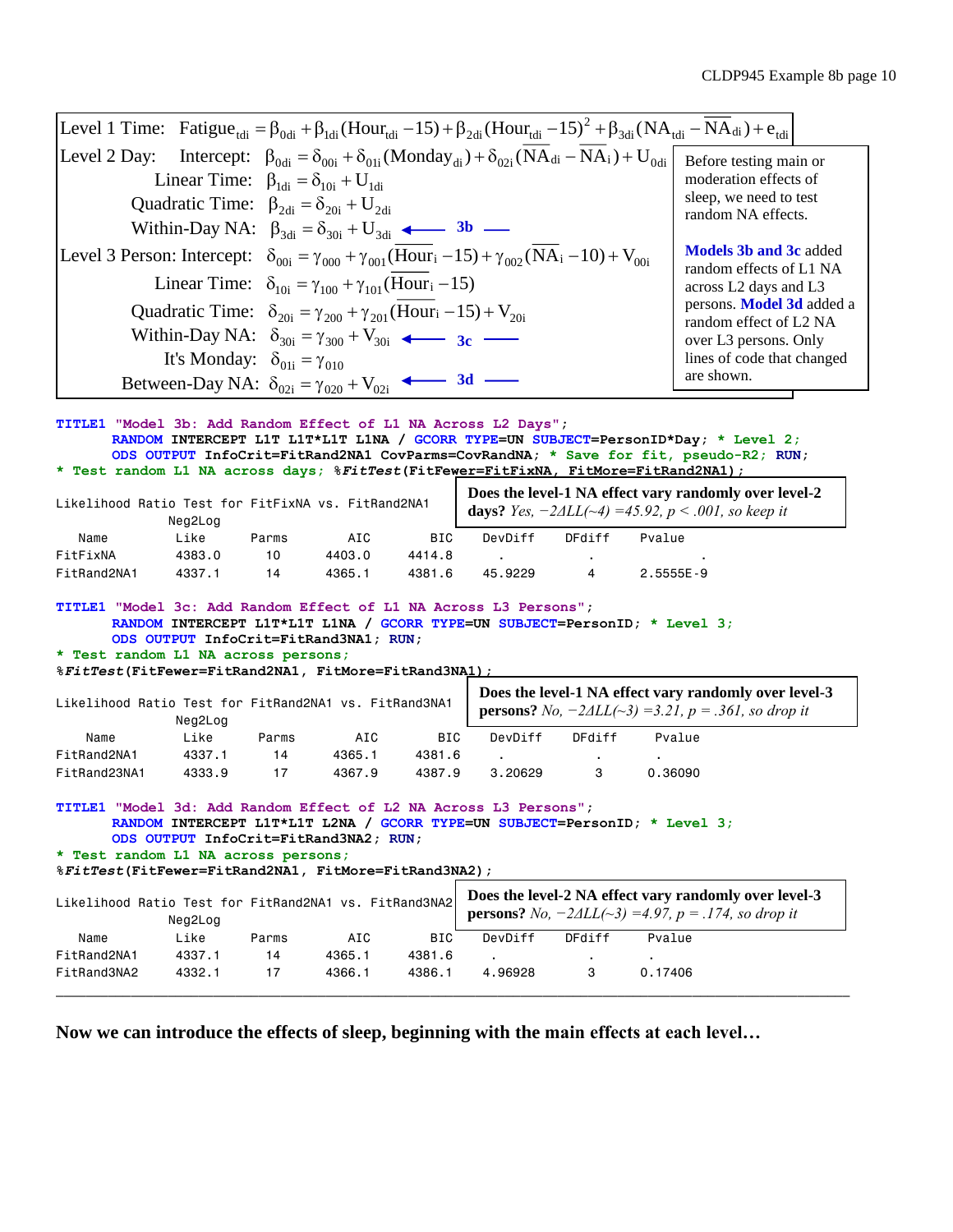|                                                                                                                                                               |                                               |                                                                                                                                                                                                                       |                    |                 |                                   |                                                                                                  |                   | CLDP945 Example 8b page 11                                                                           |  |                    |
|---------------------------------------------------------------------------------------------------------------------------------------------------------------|-----------------------------------------------|-----------------------------------------------------------------------------------------------------------------------------------------------------------------------------------------------------------------------|--------------------|-----------------|-----------------------------------|--------------------------------------------------------------------------------------------------|-------------------|------------------------------------------------------------------------------------------------------|--|--------------------|
|                                                                                                                                                               |                                               | Level 1 Time: Fatigue <sub>tdi</sub> = $\beta_{0d}$ + $\beta_{1d}$ (Hour <sub>tdi</sub> -15) + $\beta_{2d}$ (Hour <sub>tdi</sub> -15) <sup>2</sup> + $\beta_{3d}$ (NA <sub>tdi</sub> - NA <sub>di</sub> ) + $e_{tdi}$ |                    |                 |                                   |                                                                                                  |                   |                                                                                                      |  |                    |
|                                                                                                                                                               |                                               |                                                                                                                                                                                                                       |                    |                 |                                   |                                                                                                  |                   |                                                                                                      |  |                    |
| Level 2 Day:                                                                                                                                                  |                                               | Intercept: $\beta_{0d} = \delta_{00i} + \delta_{01i} (Monday_{di}) + \delta_{02i} (NA_{di} - NA_i) + \delta_{03i} (Sleep_{di} - Sleep_i) + U_{0di}$                                                                   |                    |                 |                                   |                                                                                                  |                   |                                                                                                      |  |                    |
|                                                                                                                                                               |                                               | Linear Time: $\beta_{\text{1di}} = \delta_{\text{10i}} + U_{\text{1di}}$                                                                                                                                              |                    |                 |                                   |                                                                                                  |                   |                                                                                                      |  |                    |
| Quadratic Time: $\beta_{2di} = \delta_{20i} + U_{2di}$                                                                                                        |                                               |                                                                                                                                                                                                                       |                    |                 |                                   |                                                                                                  |                   |                                                                                                      |  |                    |
|                                                                                                                                                               |                                               | Within-Day NA: $\beta_{3di} = \delta_{30i} + U_{3di}$                                                                                                                                                                 |                    |                 |                                   |                                                                                                  |                   |                                                                                                      |  |                    |
|                                                                                                                                                               |                                               | Level 3 Person: Intercept: $\delta_{00i} = \gamma_{000} + \gamma_{001}$ (Hour <sub>i</sub> -15) + $\gamma_{002}$ (NA <sub>i</sub> -10) + $\gamma_{003}$ (Sleep <sub>i</sub> -7) + V <sub>00i</sub>                    |                    |                 |                                   |                                                                                                  |                   |                                                                                                      |  |                    |
|                                                                                                                                                               |                                               | Linear Time: $\delta_{10i} = \gamma_{100} + \gamma_{101}$ (Hour <sub>i</sub> -15)                                                                                                                                     |                    |                 |                                   |                                                                                                  |                   |                                                                                                      |  |                    |
| Model 4a added fixed main effects of L2 last night<br>Quadratic Time: $\delta_{20i} = \gamma_{200} + \gamma_{201}$ (Hour <sub>i</sub> -15) + V <sub>20i</sub> |                                               |                                                                                                                                                                                                                       |                    |                 |                                   |                                                                                                  |                   |                                                                                                      |  |                    |
|                                                                                                                                                               |                                               | Within-Day NA: $\delta_{30i} = \gamma_{300}$                                                                                                                                                                          |                    |                 |                                   |                                                                                                  |                   | sleep (0=Person Mean) and L3 person mean sleep                                                       |  |                    |
|                                                                                                                                                               |                                               |                                                                                                                                                                                                                       |                    |                 |                                   | $(0=7$ hours).                                                                                   |                   |                                                                                                      |  |                    |
|                                                                                                                                                               |                                               | It's Monday: $\delta_{01i} = \gamma_{010}$                                                                                                                                                                            |                    |                 |                                   |                                                                                                  |                   | Model 4b added a random effect of L2 last night                                                      |  |                    |
|                                                                                                                                                               | Between-Day NA: $\delta_{02i} = \gamma_{020}$ |                                                                                                                                                                                                                       |                    | 4h              |                                   |                                                                                                  |                   | sleep over L3 persons, but it did not converge.                                                      |  |                    |
|                                                                                                                                                               |                                               | Yesterday Sleep: $\delta_{03i} = \gamma_{030} + V_{03i}$                                                                                                                                                              |                    |                 |                                   |                                                                                                  |                   |                                                                                                      |  |                    |
| <b>TITLE1</b>                                                                                                                                                 |                                               | "Model 4a: Add Fixed Main Effects of Sleep Per Level";                                                                                                                                                                |                    |                 |                                   |                                                                                                  |                   |                                                                                                      |  |                    |
|                                                                                                                                                               |                                               | PROC MIXED DATA=work.EMA COVTEST NOCLPRINT NAMELEN=100 IC METHOD=REML;                                                                                                                                                |                    |                 |                                   |                                                                                                  |                   |                                                                                                      |  |                    |
|                                                                                                                                                               | CLASS PersonID Day;                           | MODEL Fatigue = Monday L1T L1T*L1T L3T L3T*L1T L3T*L1T*L1T L1NA L2NA L3NA                                                                                                                                             |                    |                 |                                   |                                                                                                  |                   |                                                                                                      |  |                    |
|                                                                                                                                                               |                                               | L2Sleep L3Sleep / SOLUTION DDFM=Satterthwaite OUTPM=PredSleep; *For total-R2;                                                                                                                                         |                    |                 |                                   |                                                                                                  |                   |                                                                                                      |  |                    |
|                                                                                                                                                               | <b>RANDOM INTERCEPT</b>                       | L1T*L1T                                                                                                                                                                                                               |                    |                 | / GCORR TYPE=UN SUBJECT=PersonID; |                                                                                                  |                   | $*$ Level 3;                                                                                         |  |                    |
|                                                                                                                                                               |                                               | RANDOM INTERCEPT L1T L1T*L1T L1NA / GCORR TYPE=UN SUBJECT=PersonID*Day;                                                                                                                                               |                    |                 |                                   |                                                                                                  |                   | $*$ Level 2;                                                                                         |  |                    |
|                                                                                                                                                               |                                               | ODS OUTPUT InfoCrit=FitSleep CovParms=CovSleep; * Save for fit and pseudo-R2; RUN;                                                                                                                                    |                    |                 |                                   |                                                                                                  |                   |                                                                                                      |  |                    |
|                                                                                                                                                               |                                               | Solution for Fixed Effects                                                                                                                                                                                            |                    |                 |                                   |                                                                                                  |                   |                                                                                                      |  |                    |
|                                                                                                                                                               |                                               | Standard                                                                                                                                                                                                              |                    |                 |                                   |                                                                                                  |                   |                                                                                                      |  |                    |
| Effect                                                                                                                                                        | Estimate                                      | Error                                                                                                                                                                                                                 | DF                 | t Value         | Pr >  t                           |                                                                                                  |                   | I then examined interactions with time of day                                                        |  |                    |
| Intercept                                                                                                                                                     | 7.1411                                        | 0.3224                                                                                                                                                                                                                | 25.3               | 22.15           | < 0.001                           |                                                                                                  |                   | for both NA and sleep; all were nonsignificant.                                                      |  |                    |
| Monday                                                                                                                                                        | 0.5626                                        | 0.2719                                                                                                                                                                                                                | 238                | 2.07            | 0.0396                            |                                                                                                  |                   | I also examined the intra-variable sleep                                                             |  |                    |
| L <sub>1</sub> T                                                                                                                                              | 0.01034                                       | 0.01545                                                                                                                                                                                                               | 240                | 0.67            | 0.5040                            |                                                                                                  |                   | interaction, and it was nonsignificant as well.                                                      |  |                    |
| $L1T*L1T$                                                                                                                                                     | 0.01530                                       | 0.004980                                                                                                                                                                                                              | 13                 | 3.07            | 0.0089                            |                                                                                                  |                   |                                                                                                      |  |                    |
| L3T                                                                                                                                                           | $-0.1490$                                     | 0.2556                                                                                                                                                                                                                | 19.9               | $-0.58$         | 0.5667                            |                                                                                                  |                   | <b>Big picture interpretation:</b>                                                                   |  |                    |
| L1T*L3T                                                                                                                                                       | $-0.00749$                                    | 0.01456                                                                                                                                                                                                               | 232                | $-0.51$         | 0.6074                            |                                                                                                  |                   | Getting less sleep than usual the night before is<br>related to feeling more fatigue that day (duh). |  |                    |
| L1T*L1T*L3T<br>L <sub>1</sub> NA                                                                                                                              | $-0.00669$<br>0.1630                          | 0.004580<br>0.04509                                                                                                                                                                                                   | 14.6<br>87.9       | $-1.46$<br>3.62 | 0.1652<br>0.0005                  |                                                                                                  |                   |                                                                                                      |  |                    |
| L <sub>2</sub> NA                                                                                                                                             | 0.4264                                        | 0.06834                                                                                                                                                                                                               | 217                | 6.24            | < .0001                           | But getting less sleep than other people does not<br>imply you are more tired than other people. |                   |                                                                                                      |  |                    |
| L3NA                                                                                                                                                          | 0.6330                                        | 0.08334                                                                                                                                                                                                               | 23.9               | 7.60            | < .0001                           |                                                                                                  |                   |                                                                                                      |  |                    |
| L2Sleep                                                                                                                                                       | $-0.1472$                                     | 0.08092                                                                                                                                                                                                               | 208                | $-1.82$         | 0.0703                            |                                                                                                  |                   |                                                                                                      |  |                    |
| L3Sleep                                                                                                                                                       | $-0.2308$                                     | 0.3056                                                                                                                                                                                                                | 30.5               | $-0.76$         | 0.4559                            | Name<br>PredSleep                                                                                | Pred Corr         | TotalR2                                                                                              |  | R2Diff             |
|                                                                                                                                                               |                                               |                                                                                                                                                                                                                       |                    |                 |                                   |                                                                                                  |                   | 0.62890                                                                                              |  | 0.39551 .006319902 |
|                                                                                                                                                               |                                               | * Pseudo-R2 for sleep main effects; %PseudoR2(NCov=14, CovFewer=CovRandNA, CovMore=CovSleep);                                                                                                                         |                    |                 |                                   |                                                                                                  |                   |                                                                                                      |  |                    |
| * Total-R2                                                                                                                                                    |                                               | for sleep main effects; \%TotalR2(DV=Fatigue, PredFewer=PredNA, PredMore=PredSleep);<br>PsuedoR2 (% Reduction) for CovRandNA vs. CovFixSleep                                                                          |                    |                 |                                   |                                                                                                  |                   |                                                                                                      |  |                    |
| Name                                                                                                                                                          | CovParm                                       | Subject                                                                                                                                                                                                               | Estimate           |                 | StdErr                            | ZValue                                                                                           | ProbZ             | PseudoR2                                                                                             |  |                    |
| CovRandNA                                                                                                                                                     | UN(1,1)                                       | PersonID                                                                                                                                                                                                              | 0.8647             |                 | 0.4366                            | 1.98                                                                                             | 0.0238            |                                                                                                      |  |                    |
| CovRandNA                                                                                                                                                     | UN(2,2)                                       | PersonID                                                                                                                                                                                                              | 0.000206           |                 | 0.000193                          | 1.06                                                                                             | 0.1435            |                                                                                                      |  |                    |
| CovRandNA                                                                                                                                                     | UN(1,1)                                       | PersonID*Day                                                                                                                                                                                                          | 2.1662             |                 | 0.4109                            | 5.27                                                                                             | < .0001           |                                                                                                      |  |                    |
| CovRandNA                                                                                                                                                     | UN(2, 2)                                      | PersonID*Day                                                                                                                                                                                                          | 0.01400            |                 | 0.005611                          | 2.49                                                                                             | 0.0063            |                                                                                                      |  |                    |
| CovRandNA                                                                                                                                                     | UN(3,3)                                       | PersonID*Day                                                                                                                                                                                                          | 0.000831           |                 | 0.000296                          | 2.81                                                                                             | 0.0025            |                                                                                                      |  |                    |
| CovRandNA                                                                                                                                                     | UN(4, 4)                                      | PersonID*Day                                                                                                                                                                                                          | 0.09070            |                 | 0.03097                           | 2.93                                                                                             | 0.0017            |                                                                                                      |  |                    |
| CovRandNA                                                                                                                                                     | Residual                                      |                                                                                                                                                                                                                       | 2.4465             |                 | 0.2108                            | 11.60                                                                                            | < .0001           |                                                                                                      |  |                    |
| CovFixSleep                                                                                                                                                   | UN(1,1)                                       | PersonID                                                                                                                                                                                                              | 0.9004             |                 | 0.4585                            | 1.96                                                                                             | 0.0248            | -0.041346 for L3 int                                                                                 |  |                    |
| CovFixSleep<br>CovFixSleep                                                                                                                                    | UN(2, 2)<br>UN(1,1)                           | PersonID<br>PersonID*Day                                                                                                                                                                                              | 0.000212<br>2.1559 |                 | 0.000197<br>0.4099                | 1.07<br>5.26                                                                                     | 0.1413<br>< .0001 | $-0.030228$ for L3 quad<br>0.004754 for L2 int                                                       |  |                    |
| CovFixSleep                                                                                                                                                   | UN(2,2)                                       | PersonID*Day                                                                                                                                                                                                          | 0.01421            |                 | 0.005642                          | 2.52                                                                                             | 0.0059            | $-0.015215$ for L2 linear                                                                            |  |                    |
| CovFixSleep                                                                                                                                                   | UN(3,3)                                       | PersonID*Day                                                                                                                                                                                                          | 0.000833           |                 | 0.000296                          | 2.81                                                                                             | 0.0025            | $-0.002261$ for L2 quad                                                                              |  |                    |
| CovFixSleep                                                                                                                                                   | UN(4, 4)                                      | PersonID*Day                                                                                                                                                                                                          | 0.09065            |                 | 0.03095                           | 2.93                                                                                             | 0.0017            | 0.000633 for L2 L1-NA                                                                                |  |                    |
| CovFixSleep                                                                                                                                                   | Residual                                      |                                                                                                                                                                                                                       | 2.4451             |                 | 0.2110                            | 11.59                                                                                            | < .0001           | 0.000552 for L1 res                                                                                  |  |                    |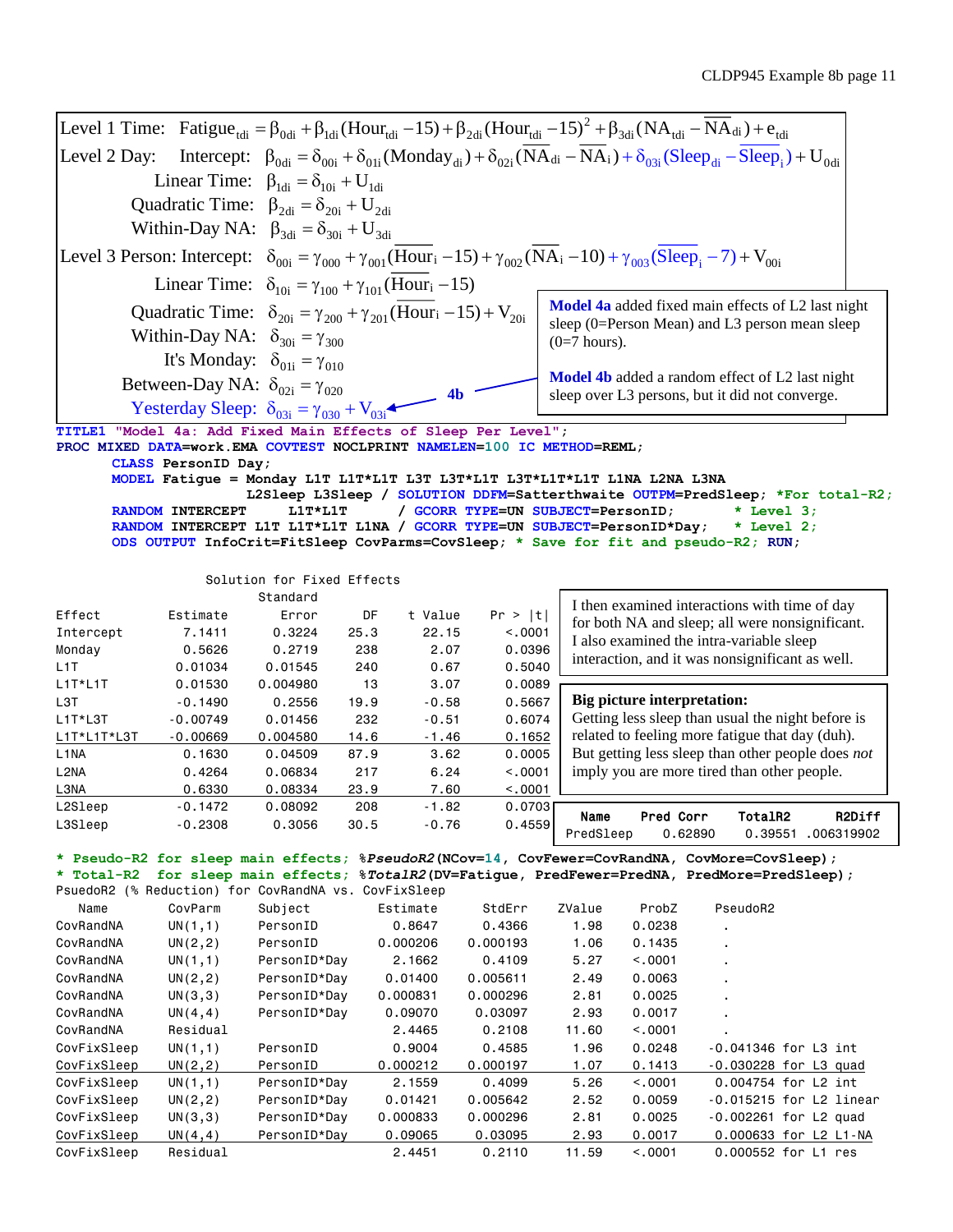|                                                                                                                                                                                                                       | CLDP945 Example 8b page                                                                                                                     |
|-----------------------------------------------------------------------------------------------------------------------------------------------------------------------------------------------------------------------|---------------------------------------------------------------------------------------------------------------------------------------------|
| Level 1 Time: Fatigue <sub>tdi</sub> = $\beta_{0d}$ + $\beta_{1d}$ (Hour <sub>tdi</sub> -15) + $\beta_{2d}$ (Hour <sub>tdi</sub> -15) <sup>2</sup> + $\beta_{3d}$ (NA <sub>tdi</sub> - NA <sub>di</sub> ) + $e_{tdi}$ |                                                                                                                                             |
| Level 2 Day:                                                                                                                                                                                                          | Intercept: $\beta_{0d_i} = \delta_{00i} + \delta_{01i} (Monday_{di}) + \delta_{02i} (NA_{di} - NA_i) + \delta_{03i} (Sleep_{di} - Sleep_i)$ |
| $+\delta_{0.4}$ ; (NA <sub>di</sub> - NA <sub>i</sub> )(Sleep <sub>di</sub> - Sleep <sub>i</sub> ) + U <sub>0di</sub>                                                                                                 |                                                                                                                                             |
| Linear Time: $\beta_{\text{1di}} = \delta_{\text{10i}} + U_{\text{1di}}$                                                                                                                                              |                                                                                                                                             |
| Quadratic Time: $\beta_{2di} = \delta_{20i} + U_{2di}$                                                                                                                                                                |                                                                                                                                             |
| Within-Day NA: $\beta_{3di} = \delta_{30i} + \delta_{33i} (Sleep_{di} -Sleep_i) + U_{3di}$                                                                                                                            |                                                                                                                                             |
| Level 3 Person: Intercept: $\delta_{.00i} = \gamma_{.000} + \gamma_{.001}$ (Hour <sub>i</sub> -15) + $\gamma_{.002}$ (NA <sub>i</sub> -10) + $\gamma_{.003}$ (Sleep <sub>i</sub> -7)                                  |                                                                                                                                             |
| $+\gamma_{004} (NA_i - 10)(Sleep_i - 7) + V_{00i}$                                                                                                                                                                    |                                                                                                                                             |
| Linear Time: $\delta_{10i} = \gamma_{100} + \gamma_{101}$ (Hour <sub>i</sub> -15)                                                                                                                                     |                                                                                                                                             |
| Quadratic Time: $\delta_{20i} = \gamma_{200} + \gamma_{201}$ (Hour <sub>i</sub> -15) + V <sub>201</sub>                                                                                                               |                                                                                                                                             |
| Within-Day NA: $\delta_{30i} = \gamma_{300} + \gamma_{303}$ (Sleep <sub>i</sub> - 7)                                                                                                                                  |                                                                                                                                             |
| It's Monday: $\delta_{01i} = \gamma_{010}$                                                                                                                                                                            |                                                                                                                                             |
| Between-Day NA: $\delta_{.02i} = \gamma_{.020} + \gamma_{.023}$ (Sleep <sub>i</sub> - 7)                                                                                                                              | <b>Model 4c</b> added six total interactions of<br>L <sub>2</sub> and L <sub>3</sub> sleep with each level of NA.                           |
| Yesterday Sleep: $\delta_{03i} = \gamma_{030} + \gamma_{002} (NA_i - 10)$                                                                                                                                             |                                                                                                                                             |
| Between-Day NA by Yesterday Sleep: $\delta_{04i} = \gamma_{040}$                                                                                                                                                      | This will be our final model to report!                                                                                                     |
| Within-Day NA by Yesterday Sleep: $\delta_{33i} = \gamma_{330}$                                                                                                                                                       |                                                                                                                                             |

**TITLE1 "Model 4c: Add Fixed Effects of Sleep Moderating Effects of NA"; PROC MIXED DATA=work.EMA COVTEST NOCLPRINT NAMELEN=100 IC METHOD=REML; CLASS PersonID Day; MODEL Fatigue = Monday L1T L1T\*L1T L3T L3T\*L1T L3T\*L1T\*L1T L1NA L2NA L3NA L2Sleep L2Sleep\*L1NA L2Sleep\*L2NA L2Sleep\*L3NA L3Sleep L3Sleep\*L1NA L3Sleep\*L2NA L3Sleep\*L3NA / SOLUTION DDFM=Satterthwaite OUTPM=PredModSleep; \* Save for total-R2; RANDOM INTERCEPT L1T\*L1T / GCORR TYPE=UN SUBJECT=PersonID; \* Level 3; RANDOM INTERCEPT L1T L1T\*L1T L1NA / GCORR TYPE=UN SUBJECT=PersonID\*Day; \* Level 2; ODS OUTPUT CovParms=CovModSleep; \* Save for fit and pseudo-R2; RUN;**

### Solution for Fixed Effects

|                               |            | Standard |      |         |         |
|-------------------------------|------------|----------|------|---------|---------|
| Effect                        | Estimate   | Error    | DF   | t Value | Pr >  t |
| Intercept                     | 7.0175     | 0.3835   | 22.2 | 18.30   | < 0.001 |
| Monday                        | 0.5671     | 0.2711   | 234  | 2.09    | 0.0375  |
| L <sub>1</sub> T              | 0.009415   | 0.01546  | 241  | 0.61    | 0.5430  |
| $L1T*L1T$                     | 0.01578    | 0.004903 | 13   | 3.22    | 0.0067  |
| L <sub>3</sub> T              | $-0.1103$  | 0.2787   | 20.1 | $-0.40$ | 0.6964  |
| L1T*L3T                       | $-0.00875$ | 0.01457  | 235  | $-0.60$ | 0.5491  |
| L1T*L1T*L3T                   | $-0.00684$ | 0.004511 | 14.6 | $-1.52$ | 0.1508  |
| L <sub>1</sub> NA             | 0.1273     | 0.04610  | 83.6 | 2.76    | 0.0071  |
| L <sub>2</sub> N <sub>A</sub> | 0.3887     | 0.07120  | 215  | 5.46    | < 0.001 |
| L3NA                          | 0.5991     | 0.09694  | 21.4 | 6.18    | < .0001 |
| L2Sleep                       | $-0.1346$  | 0.1226   | 197  | $-1.10$ | 0.2733  |
| L1NA*L2Sleep                  | $-0.02965$ | 0.03994  | 74   | $-0.74$ | 0.4602  |
| L2NA*L2Sleep                  | 0.02243    | 0.05975  | 211  | 0.38    | 0.7077  |
| L3NA*L2Sleep                  | 0.004104   | 0.03121  | 184  | 0.13    | 0.8955  |
| L3Sleep                       | 0.6632     | 0.5490   | 61   | 1.21    | 0.2317  |
| L1NA*L3Sleep                  | $-0.1950$  | 0.07165  | 97.8 | $-2.72$ | 0.0077  |
| L2NA*L3Sleep                  | $-0.2110$  | 0.09964  | 240  | $-2.12$ | 0.0352  |
| L3NA*L3Sleep                  | 0.2637     | 0.1453   | 60.4 | 1.82    | 0.0745  |
|                               |            |          |      |         |         |

| : 1            |                                                      |
|----------------|------------------------------------------------------|
| $\mathbf{1}$   |                                                      |
| 5              |                                                      |
| 0<br>7         | Big picture interpretation:                          |
|                |                                                      |
| 4              | People who sleep more than others have               |
| $\mathbf{1}$   | weaker within-person effects of negative             |
|                | affect on fatigue—they appear less susceptible       |
| $\frac{18}{1}$ | to feeling more tired when they are grumpy           |
| $\mathbf{1}$   | (or vice-versa). But people who sleep more           |
| $\frac{1}{3}$  | have (almost) a <i>greater</i> between-person effect |
|                | of negative affect—the tendency for grumpy           |
| $\overline{2}$ | people to be tired people is (almost) stronger       |
| $\overline{7}$ | in people who sleep more.                            |
| $rac{5}{7}$    |                                                      |
|                | There are no level-2 moderating effects of           |
| $\overline{7}$ | having slept less the night before, however.         |
|                |                                                      |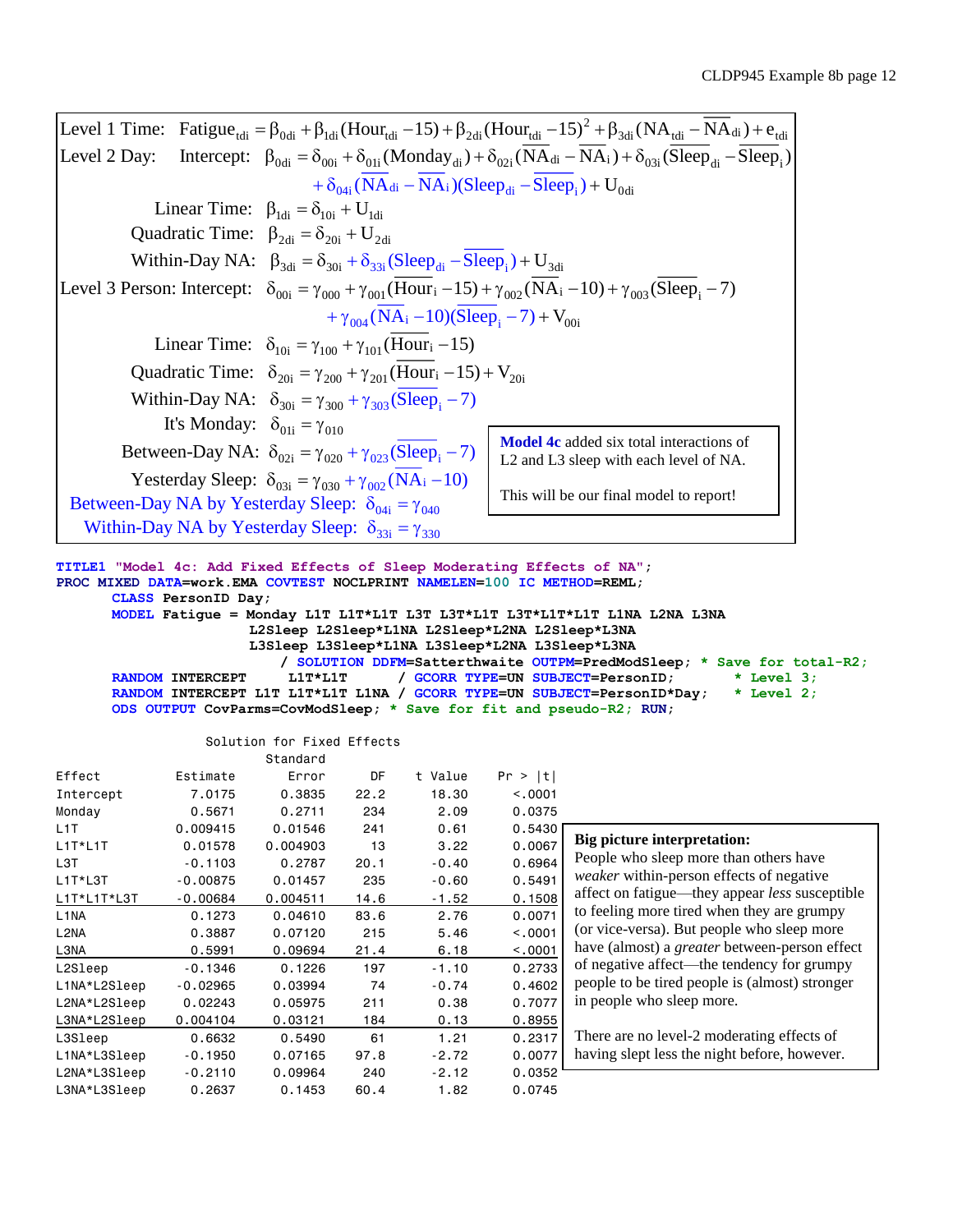#### **\* Pseudo-R2 for sleep moderating effects;**

**%***PseudoR2***(NCov=14, CovFewer=CovSleep, CovMore=CovModSleep); \* Total-R2 for sleep main effects;**

**%***TotalR2***(DV=Fatigue, PredFewer=PredSleep, PredMore=PredModSleep);**

| PsuedoR2    | (% Reduction) for | CovFixSleep vs. | CovModSleep | Name<br>PredModSleep |        | Pred Corr<br>0.63195 | <b>TotalR2</b><br>0.39936 | .003844363               | R2Diff |  |
|-------------|-------------------|-----------------|-------------|----------------------|--------|----------------------|---------------------------|--------------------------|--------|--|
| Name        | CovParm           | Subject         | Estimate    | StdErr               | ZValue | ProbZ                | PseudoR2                  |                          |        |  |
| CovFixSleep | UN(1,1)           | PersonID        | 0.9004      | 0.4585               | 1.96   | 0.0248               |                           |                          |        |  |
| CovFixSleep | UN(2, 2)          | PersonID        | 0.000212    | 0.000197             | 1.07   | 0.1413               | $\blacksquare$            |                          |        |  |
| CovFixSleep | UN(1,1)           | PersonID*Day    | 2.1559      | 0.4099               | 5.26   | < 0.001              |                           |                          |        |  |
| CovFixSleep | UN(2, 2)          | PersonID*Day    | 0.01421     | 0.005642             | 2.52   | 0.0059               |                           |                          |        |  |
| CovFixSleep | UN(3,3)           | PersonID*Day    | 0.000833    | 0.000296             | 2.81   | 0.0025               | $\blacksquare$            |                          |        |  |
| CovFixSleep | UN(4, 4)          | PersonID*Day    | 0.09065     | 0.03095              | 2.93   | 0.0017               |                           |                          |        |  |
| CovFixSleep | Residual          |                 | 2.4451      | 0.2110               | 11.59  | < 0.0001             |                           |                          |        |  |
| CovModSleep | UN(1,1)           | PersonID        | 1.0858      | 0.5173               | 2.10   | 0.0179               |                           | -0.20588 for L3 int      |        |  |
| CovModSleep | UN(2, 2)          | PersonID        | 0.000199    | 0.000191             | 1.04   | 0.1485               |                           | 0.06259 for L2 quad      |        |  |
| CovModSleep | UN(1,1)           | PersonID*Day    | 2.0173      | 0.3979               | 5.07   | < 0.001              |                           | 0.06429 for L2 int       |        |  |
| CovModSleep | UN(2, 2)          | PersonID*Day    | 0.01436     | 0.005630             | 2.55   | 0.0054               |                           | $-0.01062$ for L2 linear |        |  |
| CovModSleep | UN(3,3)           | PersonID*Day    | 0.000813    | 0.000294             | 2.77   | 0.0028               |                           | 0.02409 for L2 quad      |        |  |
| CovModSleep | UN(4, 4)          | PersonID*Day    | 0.08324     | 0,02960              | 2.81   | 0.0025               |                           | 0.08167 for L2 L1-NA     |        |  |
| CovModSleep | Residual          |                 | 2.4456      | 0.2104               | 11.62  | < 0.001              |                           | $-0.00019$ for L1 res    |        |  |

## **Sample Results Section:**

The extent to which daily sleep moderates the association between self-reported negative affect and fatigue was examined in a sample of 25 adolescents who completed surveys about their mood and energy levels up to four times per day for up to 20 days (total *N* = 976). All analyses were conducted using multilevel models estimated with residual maximum likelihood in SAS MIXED. Accordingly, the significance of fixed effects was evaluated with Wald tests using Satterthwaite denominator degrees of freedom, whereas the significance of random effects was evaluated via likelihood ratio tests (i.e., −2ΔLL with degrees of freedom equal to the number of new random effects variances and covariances). All results for the likelihood ratio tests referenced below are shown in Table X. Effect sizes are reported using two metrics: pseudo-R<sup>2</sup>, the proportion reduction in each variance component after including the fixed effects, and total-R<sup>2</sup>, the square of the correlation between the original fatigue outcome and the outcome predicted by the model's fixed effects.

Given the intensive longitudinal sampling design, we first examined the extent of dependency of observations from the same person, as well as from the same day, by contrasting the fit of two empty means models (i.e., with no predictors). Specifically, we compared the fit of two-level models of time within persons, in which only persons had a random intercept, against the fit of three-level models, in which a random intercept for day was added. As reported in Table X, a three-level model fit significantly better for both fatigue and negative affect. For fatigue, 52% of the total variance was between persons (level 3), 13% was between days (level 2), and 36% was within days (level 1); for negative affect, these values were 77%, 12%, and 21%, respectively. Given that participants could select at what time they completed each of the four surveys during the day, we also examined the same two- and three-level models treating time of day as an outcome. While there was no significant variance across days (as expected given that the survey timing was intended to be constant across days), 2.4% of the total variance in time of day was between persons. Finally, we examined a two-level model treating last night's sleep as an outcome, which revealed that 27% of the variance in sleep was between persons.

We then explored differences by time of day at level 1 by rounding time to the nearest half hour and estimating a saturated means model (i.e., with a separate mean for each time value). Fatigue followed a U-shape across the day, peaking in the mornings and in the late evening. We then approximated this pattern by fitting linear and quadratic level-1 effects of time of day, as well as their interactions with (and a main effect of) a level-3 predictor for person mean time of day; all time variables were entered such that  $0 = 3$ PM. The level-3 person mean time effects were necessary to create contextual effects by which the level-1 time of day effects then represented purely within-day effects as desired. We also examined potential level-2 time effects by estimating saturated means models for day in study and for day of the week. While no discernable pattern of change in fatigue by day of study was observed, fatigue appeared to be greatest on Mondays, which we approximated with a single contrast in which  $1 =$  Monday and  $0 =$  other days. Together, these fixed effects related to time accounted for 8.23% of the total variance in fatigue (i.e., total- $R^2 = .083$ ), including 4.57% of the level-3 person random intercept variance, 3.60% of the level-2 day random intercept variance, and 3.10% of the level-1 withinday residual variance.